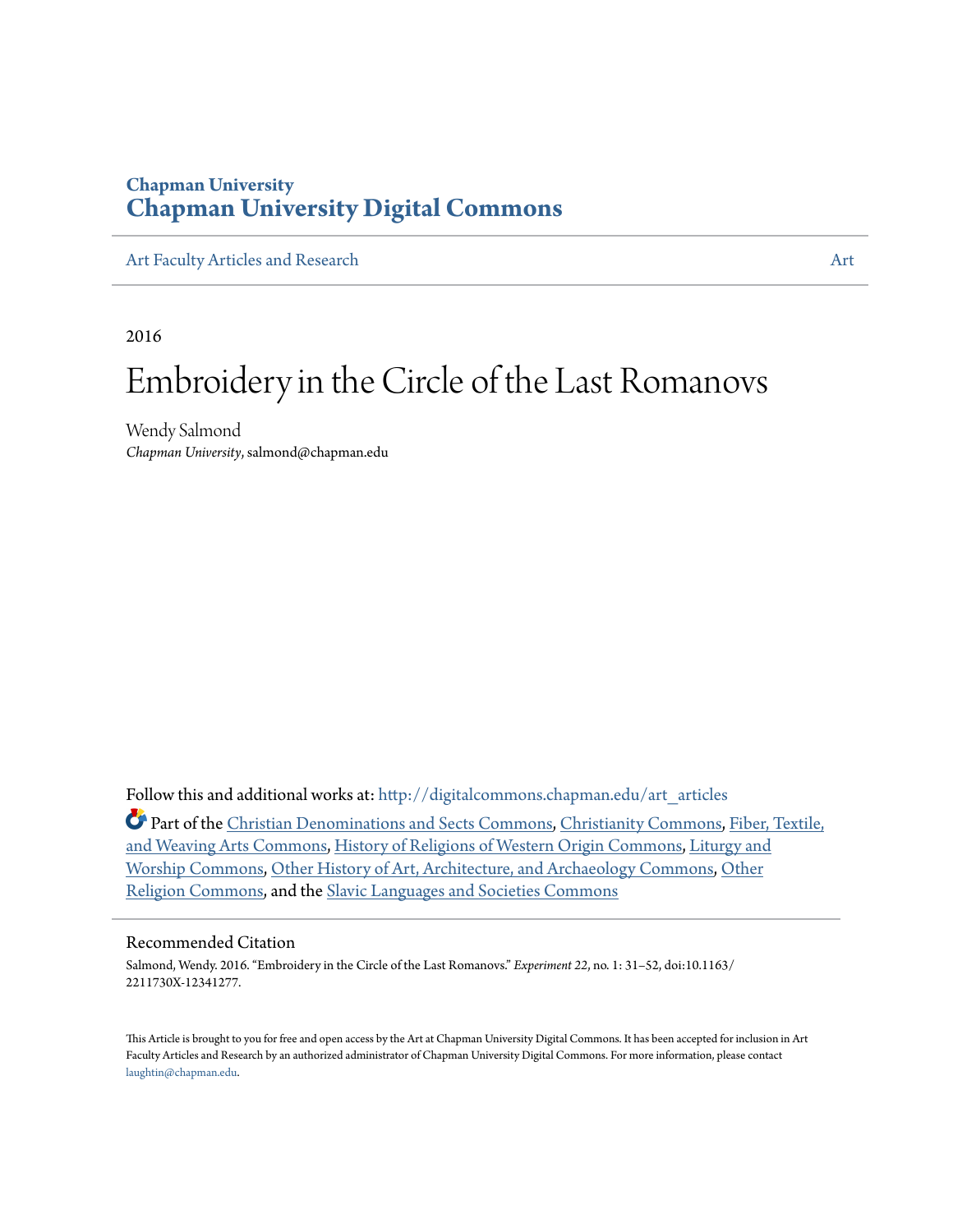## Embroidery in the Circle of the Last Romanovs

### **Comments**

This is a pre-copy-editing, author-produced PDF of an article accepted for publication in *Experiment,* volume 22, in 2016 following peer review. The definitive publisher-authenticated version is available online at DOI: [10.1163/2211730X-12341277](http://dx.doi.org/10.1163/2211730X-12341277)

**Copyright** Brill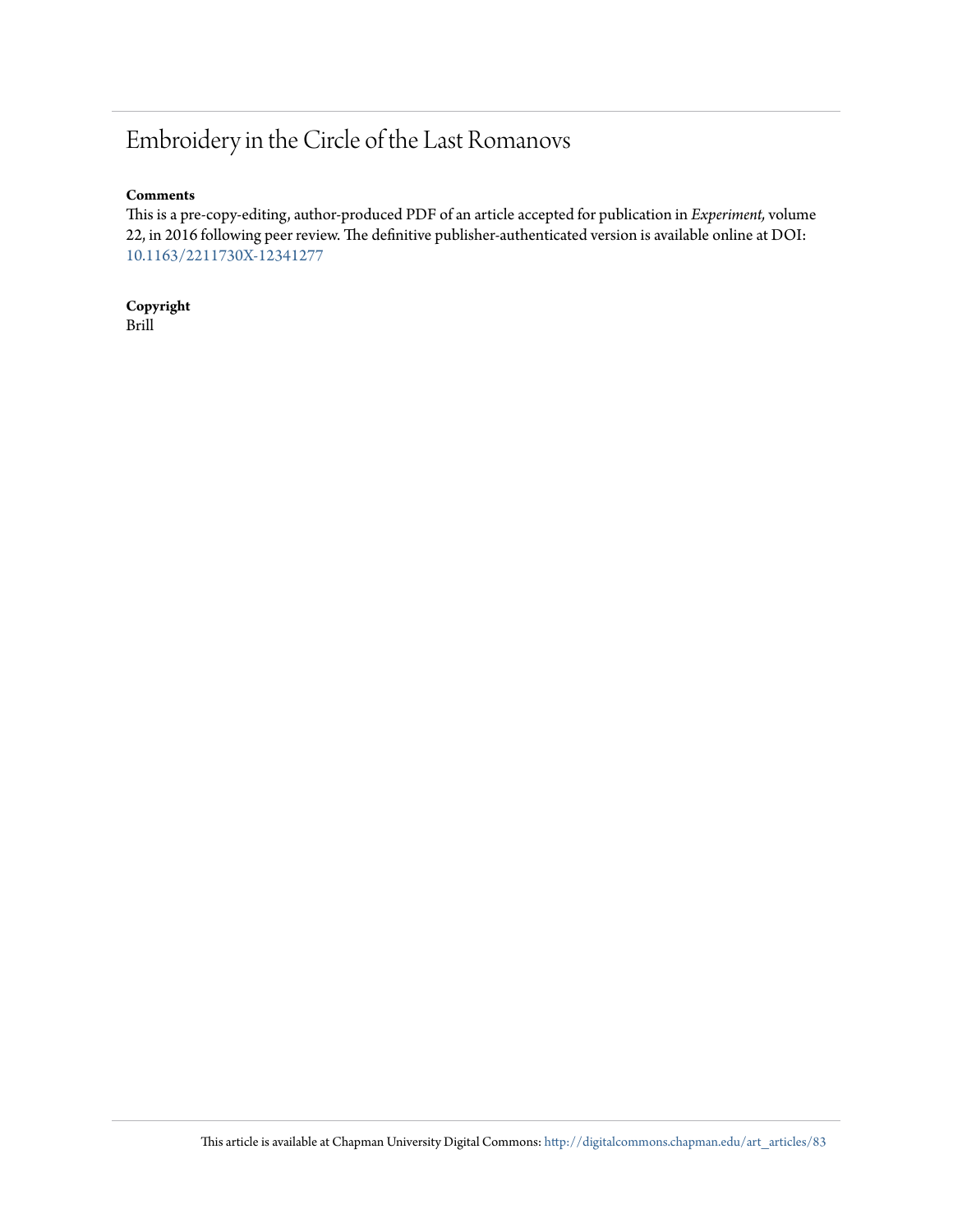### Wendy Salmond, Chapman University

### *Embroidery in the Circle of the Last Romanovs*

This article essay examines the liturgical embroideries associated with the Empress Alexandra Fedorovna and her sister Grand Duchess Elizaveta Fedorovna. It suggests that the sisters' needlework for sacred purposes was invested with a significance not seen in elite Russian society since the late seventeenth century. At a time when the arts of Orthodoxy were undergoing a state-sponsored renaissance, who was better suited to lead the resurgence of liturgical embroidery than the wife and sister-in-law of the Emperor, the last in a long line of royal women seeking to assert their piety and their power through traditional women's work? In the closing years of the empire, to make and to donate sacred textiles was a way to emulate ancestral women, while providing modern women with examples of piety, industriousness, and patriotism.

**Key words**: *svetlitsa*, *litsevoe shit'e*, Viktor Vasnetsov, Alexandra Fedorovna, Grand Duchess Elizaveta Fedorovna, Elena Prakhova, School of Folk Art, art embroidery,

Among the many hundreds of photographs chronicling the private lives of Nicholas II and his family, a surprising number show the Empress Alexandra Fedorovna embroidering. Taken on the deck of the yacht *Shtandart*, in her private apartments in the Alexander Palace, and in the park at Tsarskoe Selo, these domestic scenes confirm what contemporaries often remarked upon: the Empress's disapproval of idle hands (whether her own, her daughters', or those of the ladies of the court), and her belief in the moral value of needlework in all its forms. These photos also show how unremarkable the projects that occupied the leisure hours of Nicholas II's womenfolk were. As the granddaughters of Queen Victoria, raised with the middle-class values of the English court, Alix of Hesse-Darmstadt (1872-1918) and her sister Ella (1864-1918) (respectively, the future Empress of Russia and the wife of the Governor General of Moscow) possessed the conventional taste and skills of any well-bred lady of the period. A photograph of the two sisters taken in the late 1880s shows them embroidering a cloth

1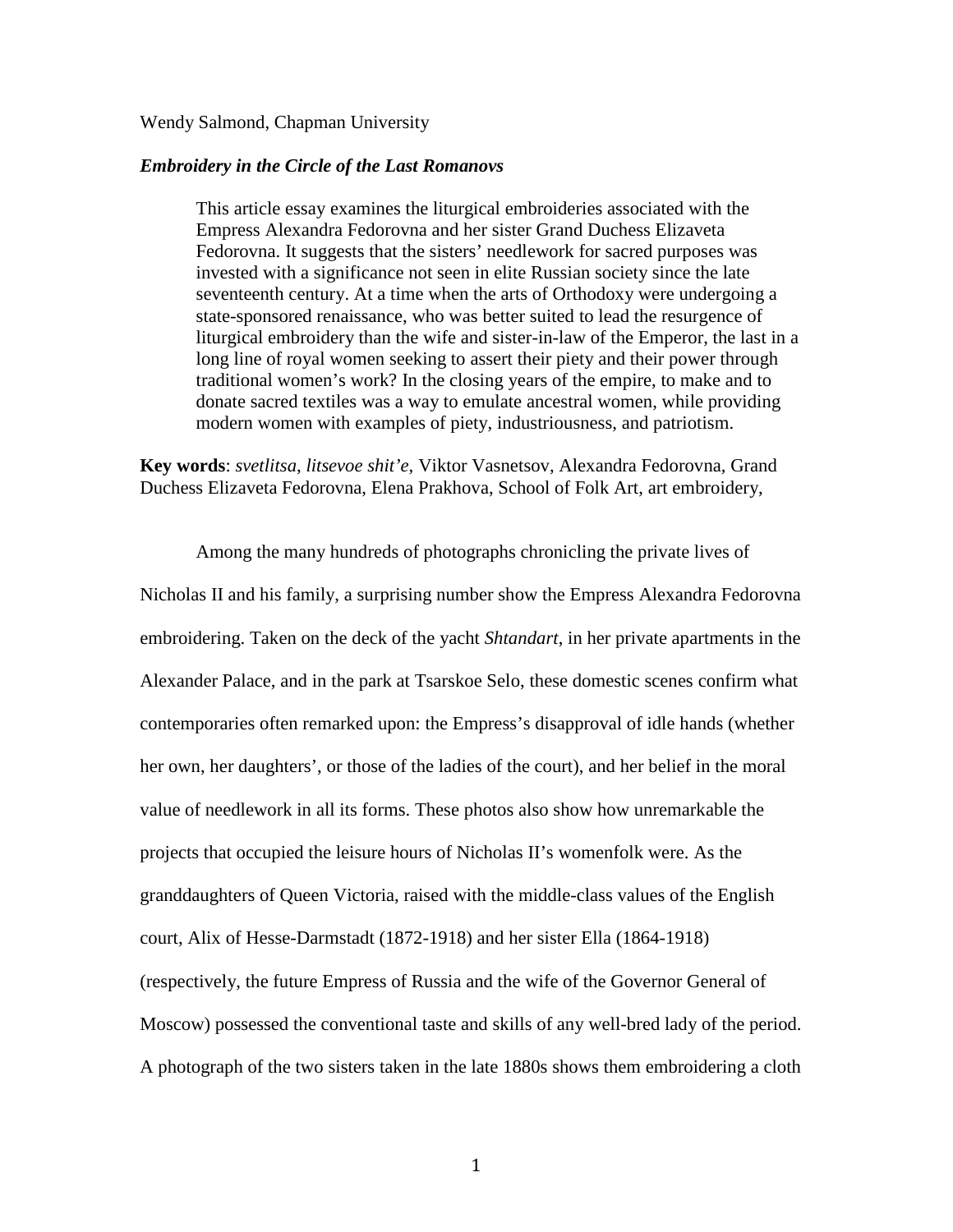with a design in coarse cross-stitch (**Fig.** 1). In later snapshots we see the Empress at work on a needlepoint runner featuring her favorite lilies, tablecloths adorned with garlands and floral sprays, and various pieces of white work (**Fig.** 2). [1](#page-3-0)

There is evidence, however, that needlework played another, more meaningful role in the lives of the Empress and her sister. From the time of their conversion to Orthodoxy (Ella in 1891, Alix in 1894) until their deaths in 1918, both took an active interest in creating and commissioning liturgical textiles to furnish the new churches of Nicholas II's reign, as well as to honor the new saints of a revitalized Holy Rus. If embroidering tablecloths and runners answered the practical Englishwoman's need to keep busy, the creation of banners, shrouds, and altar cloths spoke to the spiritual needs of the "mystical Russian" that both women increasingly felt themselves to be.<sup>[2](#page-3-1)</sup> My goal in this essay is to make a preliminary survey of the liturgical embroideries associated with the Empress and her sister. The list is not long, but it suggests that the sisters' needlework for sacred purposes was invested with a significance not seen in elite Russian society since the late seventeenth century. At a time when the arts of Orthodoxy were undergoing a state-sponsored renaissance, who was better suited to lead the resurgence of liturgical embroidery than the wife and sister-in-law of the Emperor, the last in a long line of royal women seeking to assert their piety and their power through traditional women's work? In the closing years of the empire, to make and to donate sacred textiles was a way to emulate ancestral women, while providing modern women with examples of piety, industriousness, and patriotism.

<span id="page-3-0"></span><sup>&</sup>lt;sup>1</sup> For a discussion of her embroidery, see http://forum.alexanderpalace.org/index.php?topic=16678.0;wap2. <sup>2</sup> The observation that Alexandra was "a practical Englishwoman on the surface and a mystical Russian

<span id="page-3-1"></span>underneath" belonged to General Aleksandr Kireev. It is cited in Mark D. Steinberg and Vladimir M. Khrustalev, *The Fall of the Romanovs* (New Haven and London: Yale Univ. Press, 1995), p. 29.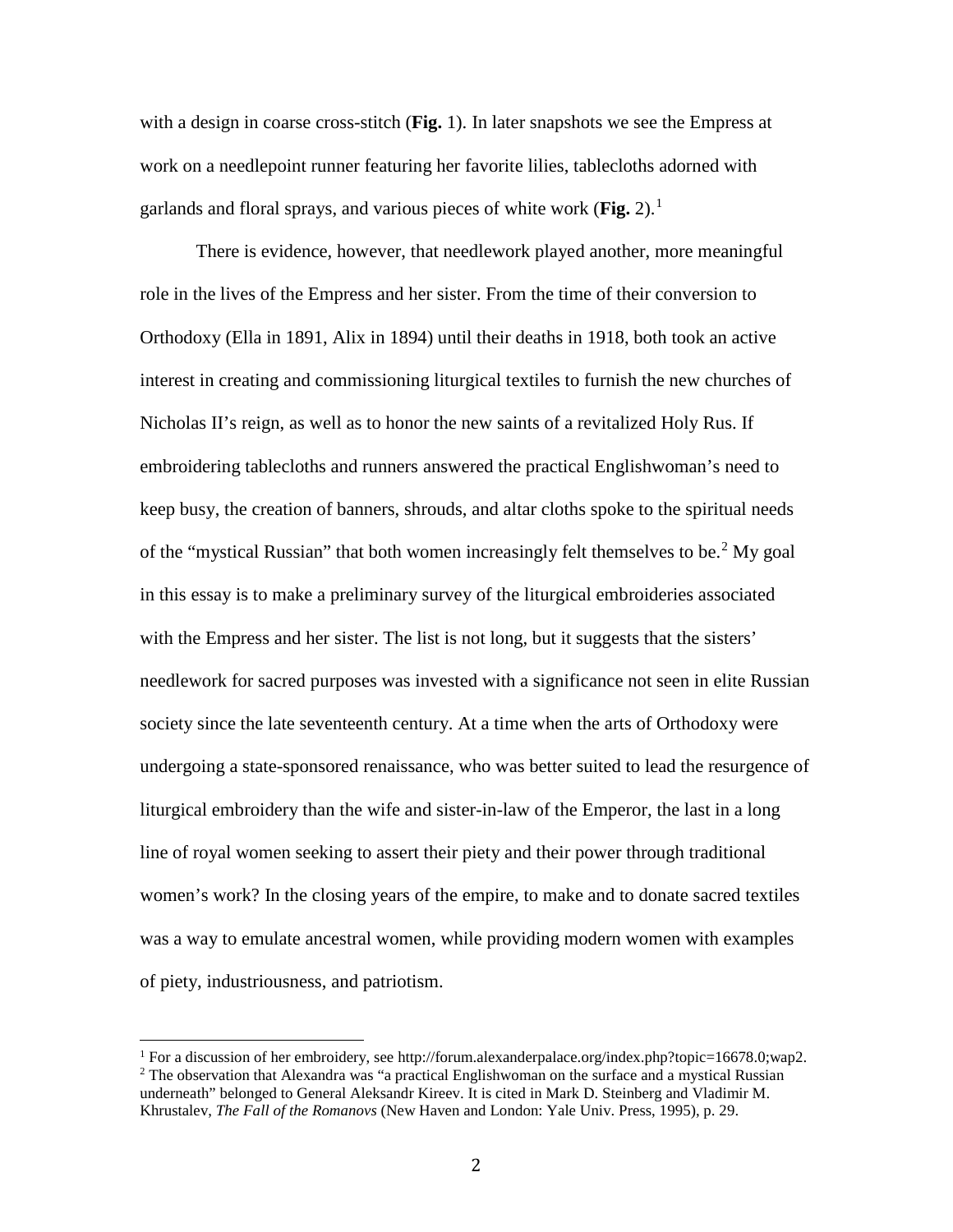In 1888, Princess Ella of Hesse-Darmstadt accompanied her husband Grand Duke Sergei Alexandrovich (1857-1905), the brother of Alexander III, on a pilgrimage to the Holy Land. Though a devout Lutheran, the young princess honored her husband's fervent Orthodox faith by donating a needlepoint carpet runner she had embroidered to the recently completed Church of Mary Magdalene in Jerusalem (**Fig. [3](#page-4-0)**).<sup>3</sup> By the conventional standards of the day, this was an admirable gift of time and devotion. The geometric pattern, reminiscent of A.W.N. Pugin's "Gothic" ecclesiastical designs, was worked in wool on canvas, the simple tent stitches transcribed from a chart. The runner's muted color palette was a tasteful alternative to the garish Berlin wool work that filled the leisure hours of many women of her background. Yet with its mechanical obedience to a printed pattern, Ella's pious donation stood on the wrong side of a revolution in taste. For design reformers like the English architect George Street, needlepoint belonged to "that contemptible system of cross-stitch work, which requires no sense, no thought, hardly any manual dexterity on the part of the worker; and which, be the worker good, bad, or indifferent, produces the same hard formal absence of good results."[4](#page-4-1) William Morris's crusade to revive the stitches and patterns of medieval textiles established a great divide between all such unthinking labor and "art embroidery" – the creative interpretation of an artist's design that would become a foundation stone of the Arts and Crafts movement.

Ella's marriage in 1884 brought her to Russia just as that country, too, was awakening to needlework's rich medieval and vernacular legacy. In 1872, Vladimir

<span id="page-4-0"></span> $3$  The runner is now owned by the Monastery of Mary Magdalene in Jerusalem.

<span id="page-4-1"></span><sup>4</sup> Quoted in Linda Parry, *William Morris Textiles* (New York, Avenel NJ: Crescent Books, 1994), 10.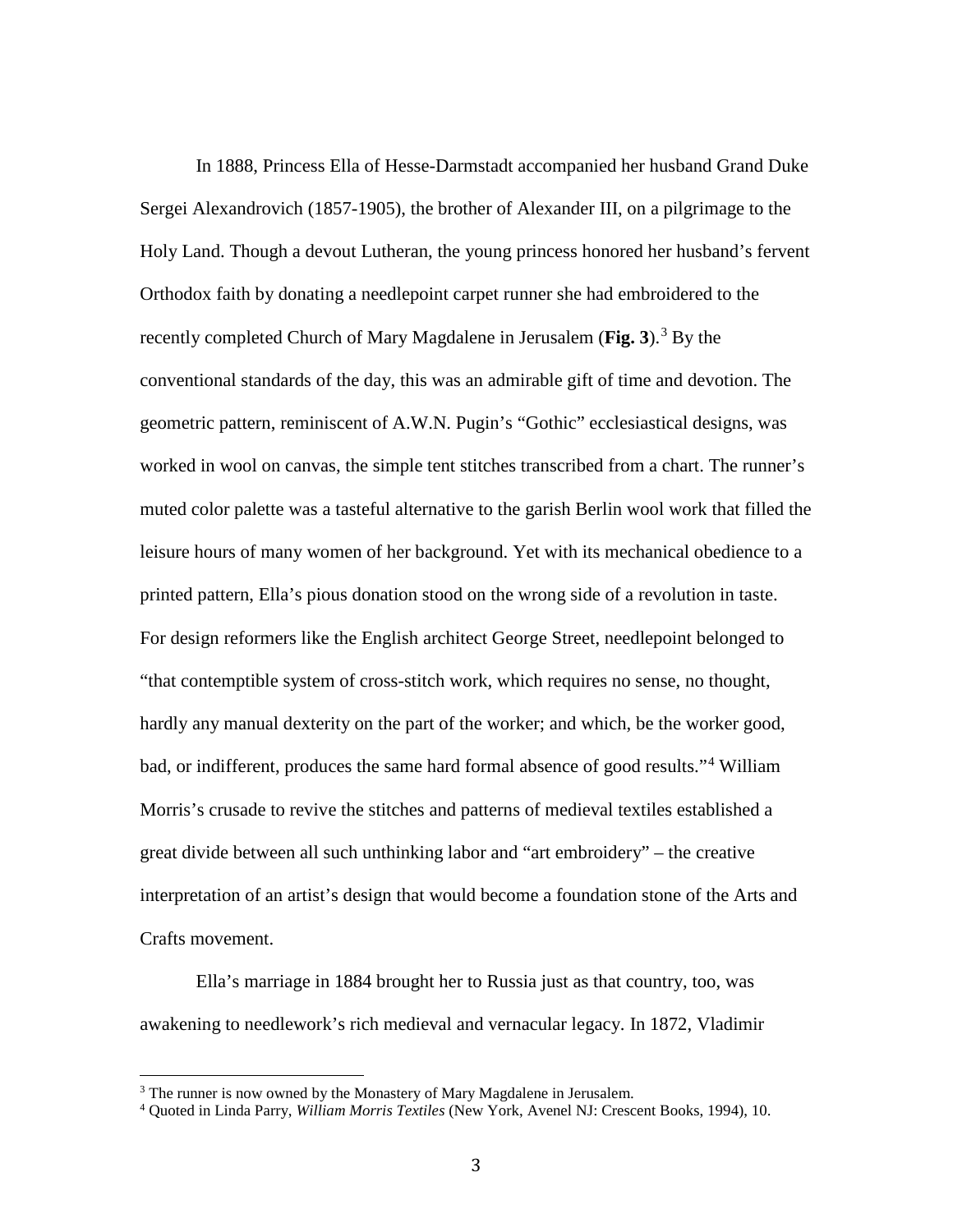Stasov had published his epochal *Russian Folk Ornament*, in which he presented folk embroidery and lace as a ready-made grammar of ornament for a revival of national art in all its forms. Women at the highest social level were beginning to support efforts to rescue the traditional needlework of peasant women from extinction by opening schools, workshops, and sales outlets.<sup>[5](#page-5-0)</sup> In 1883, Empress Maria Fedorovna (Ella's sister-in-law) lent her patronage to a school for lacemaking, which actively fostered new patterns based on patterns from medieval manuscripts and other ancient sources. Costumes and textiles of the sixteenth and seventeenth centuries became widely known through historical paintings and prints, and the rapid growth of museums, private collections, and scholarly societies dedicated to the study of historical artifacts brought the world of Muscovite Rus out from the shadows to which the Petrine reforms had banished it.

The art of figurative embroidery (*litsevoe shit'e*) was one of the great medieval traditions rediscovered in the closing decades of the century, as part of a growing interest in the world of the *terem* - the segregated quarters where medieval elite women spent their lives. Russians of the late nineteenth century gleaned much of their knowledge of this mysterious world from Ivan Zabelin's popular book *Domashnii byt russkikh tsarist*  [The Daily Life of the Russian Tsaritsas] (1869), a social history pieced together from archives, inventories, and artifacts. Zabelin painted a vivid picture of the circumscribed orbit of women's lives under the rule of the Domostroi, the sixteenth-century manual on household management. [6](#page-5-1) He especially stressed the importance of the *svetlitsa* (the workroom in an elite Muscovite household where women produced handwork and

<span id="page-5-0"></span><sup>5</sup> See Wendy Salmond, *Arts and Crafts in Late Imperial Russia, 1870-1917* (London: Cambridge Univ. Press, 1996).

<span id="page-5-1"></span><sup>6</sup> See *The "Domostroi": Rules for Russian households in the time of Ivan the Terrible.* Edited and translated by Carolyn Johnston Pouncy (Cornell: Cornell Univ. Press, 1995).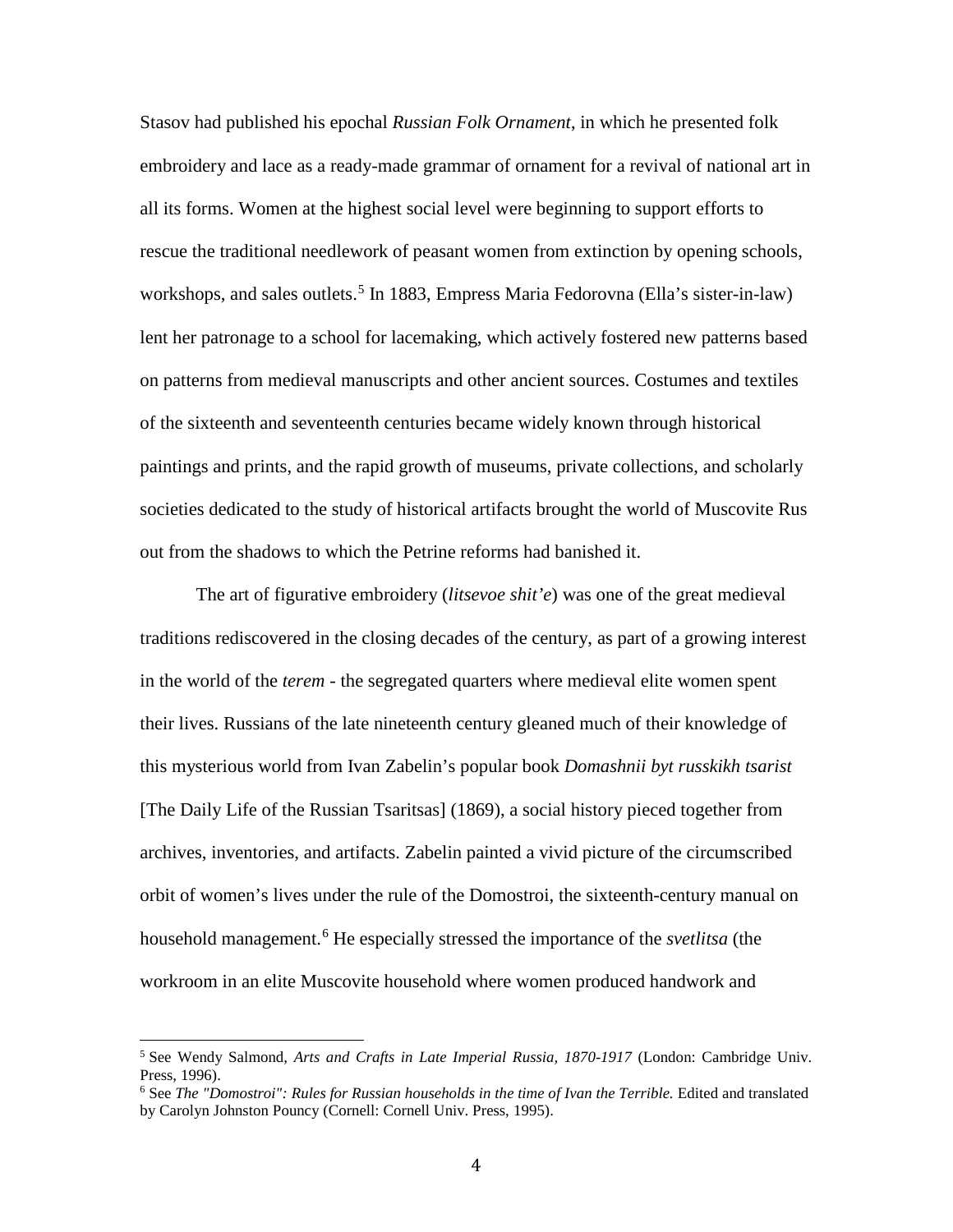embroidery) as the center of women's creative lives. Here was "an entire forgotten world of artistic activity in which the artist was the Russian woman, bringing, alongside the man, her fervent and equally remarkable work to enhance the beauty and magnificence of God's temple."<sup>[7](#page-6-0)</sup> For the wives, daughters, and sisters of Ivan the Terrible, Boris Godunov, and the first Romanov tsars, the execution of a pall for a saint's tomb, a veil to hang beneath a venerated icon, or a set of altar cloths for use during the liturgy was both an act of womanly piety and an indirect assertion of agency. The textiles royal women wrought were made of the finest imported fabrics and precious materials. They required years of skilled work and employed the services of the same artists (*znamenshchiki)* who drew the outlines of the icons painted in the tsar's Armory workshops. The iconographic themes chosen "spoke of the questions that concerned them in a language of allegories and metaphors comprehensible to the medieval person."[8](#page-6-1) Lengthy gold-work inscriptions often included the name of the woman in whose workshop the piece was made, so that, paradoxically, anonymous was not always a woman in Muscovite Rus.

Grand Duke Sergei, like his brother Alexander III, was a great enthusiast of this patriarchal, pre-Petrine world, and it was through him that Ella developed a love of the Orthodox faith and its traditions. At her husband's urging, in 1891, she converted to Orthodoxy, taking the name Elizaveta Fedorovna. That same year, Sergei was appointed Governor General of Moscow and the couple moved from St. Petersburg to the old capital, the symbolic heartland of Old Russian values and faith. Sergei became an active supporter of the Moscow Historical Museum, bringing icons, manuscripts, and

<span id="page-6-0"></span><sup>7</sup> Ivan Zabelin, *Domashnii byt russkikh tsarits v XVI – XVII stoletiiakh* (Moscow: Institut russkoi tsivilizatsii, 2014), p. 667.

<span id="page-6-1"></span><sup>8</sup> N.A. Maiasova, *Drevnerusskoe shit'e/ La brôderie russe ancienne* (Moscow: Iskusstvo, 1971), p. 8.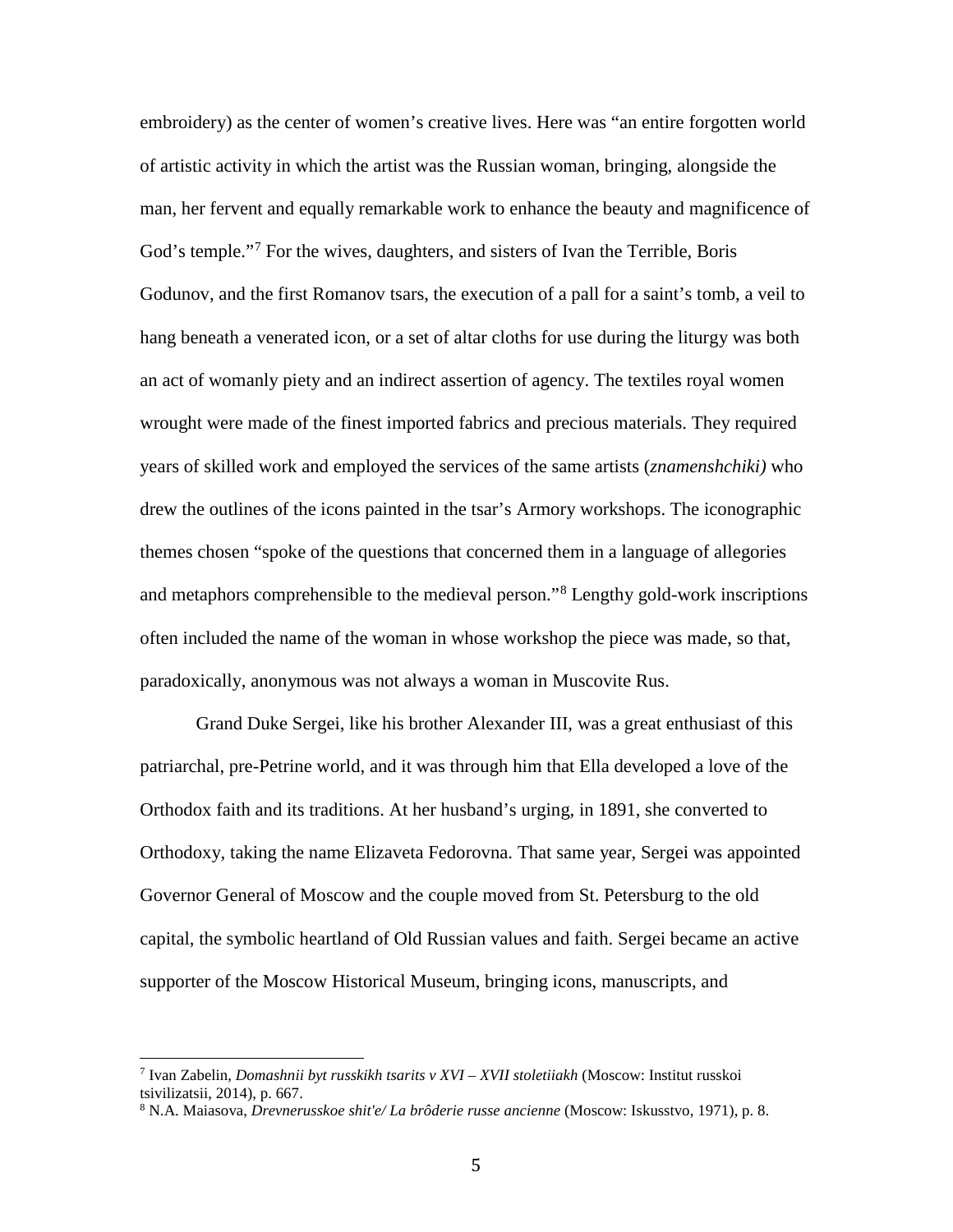embroidered textiles to Ivan Zabelin, the museum's director, for his expertise.<sup>[9](#page-7-0)</sup> Yet for both husband and wife, the line between antiquity (*starina*) and sanctity (*sviatynia*) was never fixed, and they valued church antiquities as much for their sacred power and ancestral associations as for historical or aesthetical reasons. A case in point was the mantle of the revered monk, Serafim of Sarov, which Sergei had inherited from his mother and which was venerated for its ability to work cures.<sup>[10](#page-7-1)</sup> Collecting antique textiles, no less than endowing a church with new ones, was part of a living tradition rooted in faith.

Yet liturgical embroideries were notably absent from the display of contemporary Russian needlework sent to the 1893 Columbian Exposition in Chicago. This is especially telling, given that the organizer of the Women's Work section was Grand Duchess Elizaveta Fedorovna. The list of exhibitors represented the entire spectrum of needlework in the Russian Empire, from convent workshops and girls' gymnasia to privately run workshops promoting kustar crafts.<sup>[11](#page-7-2)</sup> The overarching theme was the revival of national patterns and traditions and their application to new uses. Notable examples were two chair covers, one embroidered with patterns taken from Stasov's *Russian Folk Ornament,* the other with designs from a fifteenth century quiver in the Moscow Armory; and an opera cloak that combined a pattern from Patriarch Nikon's cope with a trimming from the costume of Tsar Alexei Mikhailovich.<sup>[12](#page-7-3)</sup> With the

<span id="page-7-0"></span><sup>&</sup>lt;sup>9</sup> Zabelin mentions a number of such interactions with the Grand Duke throughout the 1890s in his diary. See "I. E. Zabelin. Dnevniki (1894-1908)," in *Moskva v nachale XX veka* , (Moscow: Mosgorarkhiv, 1997), pp. 172-97.

<span id="page-7-1"></span><sup>&</sup>lt;sup>10</sup> E. Iu. Koval'skaia, "Prepodobnyi Serafim Sarovskii v zhizni prepodobnomuchennitsy vl. kn. Elisavety Fedorovny," in *U istokov rossiiskoi gosudarstvennosti. Rol' zhenshchin v istorii dinastii Romanovykh. Issledovaniia. Materialy. Sbornik No. 2* (Kaluga: KGU im. K.E. Tsiolkovskogo, 2012), pp. 80-86. 11 *World's Columbian Exposition 1893, Chicago: Catalogue of the Russian Section* (St. Petersburg:

<span id="page-7-2"></span>Imperial Russian Commission, Ministry of Finances, 1893), pp. 289-348.

<span id="page-7-3"></span><sup>12</sup> *World's Columbian Exposition 1893,* p. 269.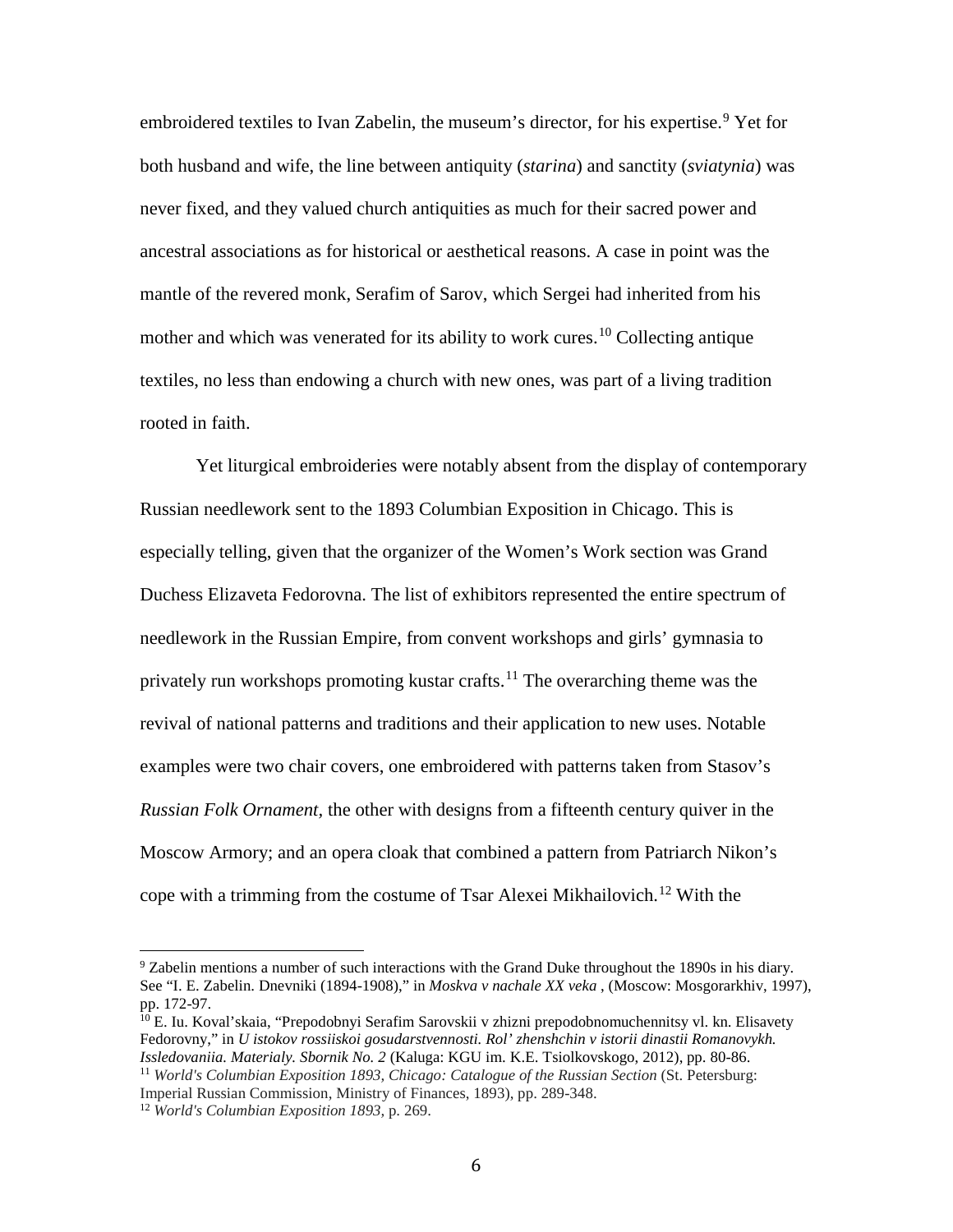exception of some embroidered icons, however, there was no evidence that the elite women interested in reviving secular needlework traditions had turned their attention to the needs of the church. Convent workshops where traditional gold embroidery was still practiced sent, not vestments, shrouds, or altar cloths, but examples of secular dress. The Khotkovo convent, for example, exhibited "embroidery for a costume in gold and pearls," its pattern taken from "an ancient vestment (of the XVII century) belonging to a convent in the province of Novgorod."[13](#page-8-0) Had examples of contemporary liturgical embroidery been sent to Chicago, visitors would have seen a shiny sea of galloon, spangles, sequins, and bugle beads. Where sacred figures had once been "painted by the needle," now painted cardboard was the norm.

A new era in the arts of Orthodoxy began with the ascension of Nicholas II to the throne in 1896. By a happy coincidence, the coronation year also marked the consecration of one of the most influential churches built in the late imperial period: the Cathedral of St. Vladimir in Kiev (1885-96). St. Vladimir's was a landmark in the history of Russian religious painting by virtue of the murals and icons painted by Viktor Vasnetsov (1848-1926). Vasnetsov's "icon-paintings" inspired an entire generation of religious artists seeking to harmonize the canons of icon painting with the aesthetic habits and emotional sensibility of modern people. Now almost entirely forgotten, however, are the embroideries his religious vision inspired, harbingers of a short-lived movement to retrieve the lofty status that *litsevoe shit'e* had enjoyed in the churches of Nicholas II's ancestors. At the heart of that revival was Elena Prakhova (1871-1948), the daughter of the Kiev art historian charged with overseeing the decoration of St. Vladimir's and a gifted embroidress.

<span id="page-8-0"></span><sup>13</sup> *World's Columbian Exposition 1893*, p. 293.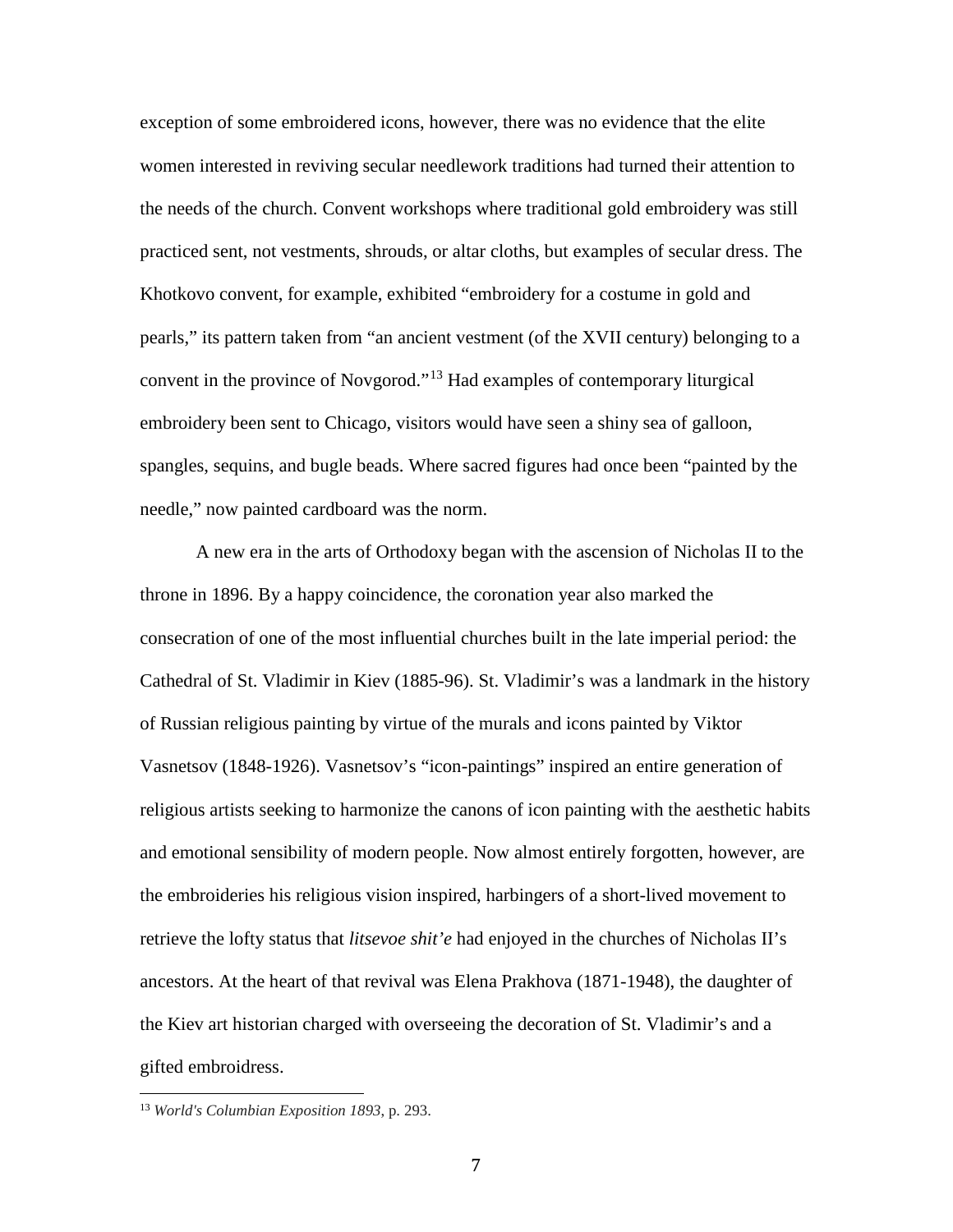In 1894, Prakhova asked Vasnetsov to design a shroud that she could embroider for the cathedral. Vasnetsov took as his inspiration a magnificent shroud made in the *svetlitsa* of Efrosinia Staritsa, aunt of Ivan the Terrible, in 1561: an Entombment with multiple figures and seraphim worked in a rich array of stitches, framed by an inscription in gold thread.<sup>[14](#page-9-0)</sup> In a letter written to Prakhova as she started work on the project, Vasnetsov revealed a surprising knowledge of traditional embroidery techniques. He recommended using thick silks rather than the modern manufactured chenille Prakhova was considering. He suggested she work the faces "as in olden times, smoothly, not placing the stitches to follow the contours of the face," and mute the gold thread's brightness by pairing it with a strand of silk ("This is what they did in the past and the effect was very refined and artistic.")<sup>[15](#page-9-1)</sup> He wanted neither shiny gold, nor pearls and precious stones. The success of the entire project would depend on Prakhova's innate sense of color and her sensitivity to Vasnetsov's interpretation of Efrosinia Staritsa's work. [16](#page-9-2)

Prakhova worked on the shroud for a year and a half, completing it in July 1897. The result was a tour de force  $(Fig. 4)$ .<sup>[17](#page-9-3)</sup> The fluctuations of the silk stitches brought an entirely new element of texture to Vasnetsov's painterly vision, without losing any of its expressive power. Cleaving closely to the traditions of *litsevoe shit'e*, Prakhova's shroud also conveyed the "tapestry effect" that would haunt Symbolist artists like Viktor Borisov-Musatov and the Blue Rose painters. The same vibrant decorative surface

<span id="page-9-0"></span><sup>&</sup>lt;sup>14</sup> In Vasnetsov's day, the shroud was housed in Moscow's Uspenskii Cathedral, the first of four that Efrosinia created. It is now in the Uspenskii Cathedral, Smolensk.

<span id="page-9-1"></span><sup>15</sup> Letter from Viktor Vasnetsov to Elena Prakhova, 10 January 1895, in Liudmila Korotkina, *Viktor Vasnetsov. Pis'ma. Novye materialy* (St. Petersburg: ARS, 2004), pp. 104-5.<br><sup>16</sup> The original painting of the shroud is now in the State Russian Museum (oil on canvas, 171 x 213 cm).

<span id="page-9-3"></span><span id="page-9-2"></span><sup>&</sup>lt;sup>17</sup> Prakhova's shroud is now in the National Kievo-Pechorskii Historical and Cultural Reserve.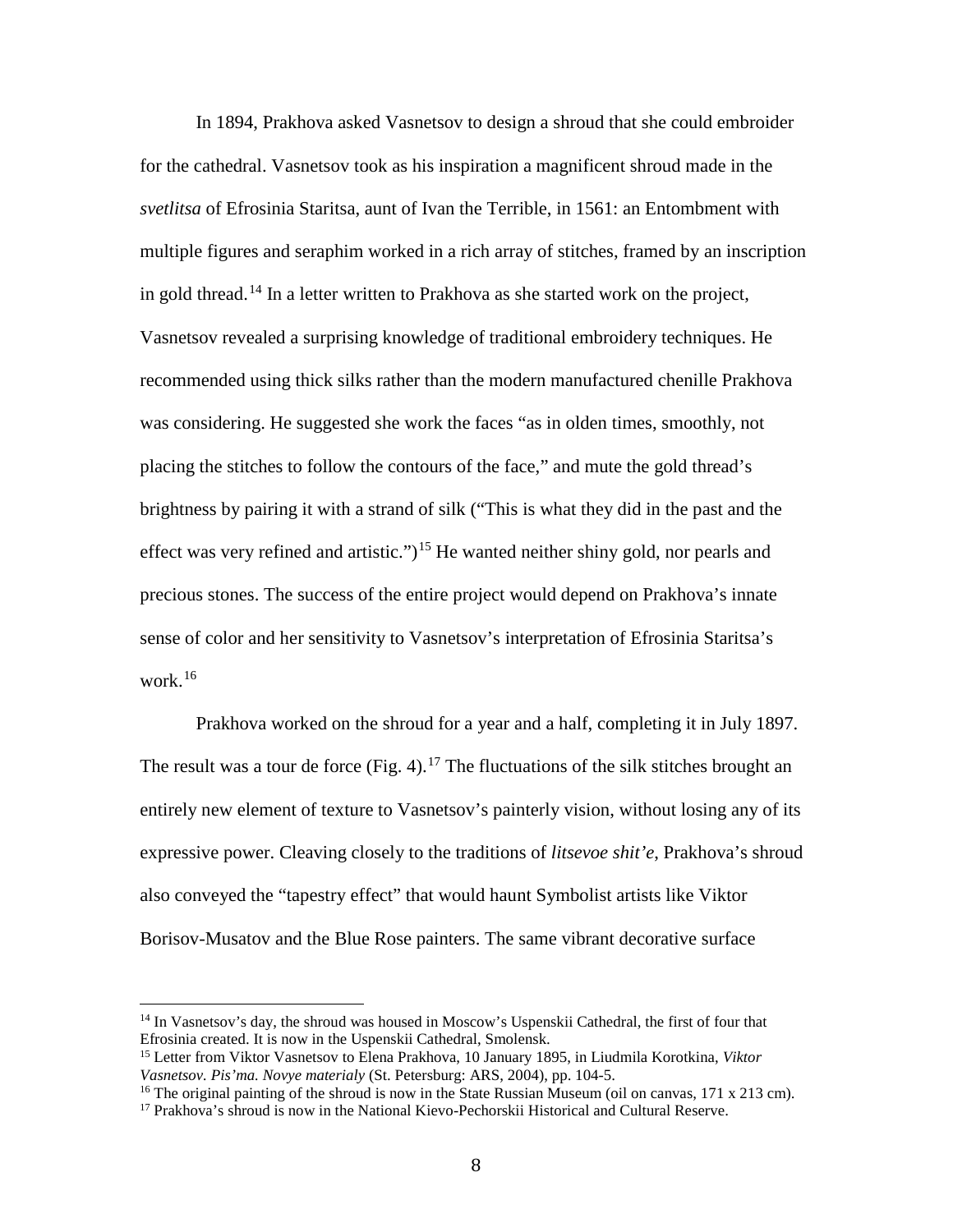characterized her other translations of Vasnetsov's religious vision into art embroidery, for example, two matching panels of the Archangels Michael and Gabriel kneeling in prayer.[18](#page-10-0) In her rendering of Vasnetsov's *Mother and Child Enthroned* from the iconostasis of St. Vladimir's, the surface came alive with feathery satin stitches that captured every nuance of the original without merely reproducing it.<sup>[19](#page-10-1)</sup> Also wonderfully expressive, in the spirit of *stil modern* (Russia's response to Art Nouveau), was a small shroud Vasnetsov designed for the Church of the Savior at Abramtsevo, the Moscow estate of the Mamontov family.<sup>[20](#page-10-2)</sup>

Just as Vasnetsov's "icon-paintings" introduced a new sensibility to devotional art in Nicholas's reign, so too the St. Vladimir's shroud promised a revival in the practice of liturgical embroidery in Russia. Prakhova's collaboration with Vasnetsov produced a distinctively Russian response to the art embroidery revival that Morris had begun decades earlier. Mikhail Nesterov, Vasnetsov's collaborator at St. Vladimir's, called the shroud a "wondrous thing! There's been nothing like it in Russia since the times of the 'pious princesses'."[21](#page-10-3) When the imperial couple made their official inspection of the cathedral's interior on 22 August 1896, they stopped before the shroud and expressed

<span id="page-10-0"></span><sup>&</sup>lt;sup>18</sup> The panels are now in the collection of the "Teremok" Historical and Architectural Complex at Flenovo near Smolensk.

<span id="page-10-2"></span><span id="page-10-1"></span><sup>&</sup>lt;sup>19</sup> This work is now on display at Abramtsevo. I am grateful to Jesco Oser for providing a photograph.  $^{20}$  Evidently the shroud was begun by Vera Mamontova, but completed by Prakhova after Vera's premature death. See E. N. Mitrofanova, *Viktor Mikhailovich Vasnetsov. Proizvedeniia V. M. Vasnetsova iz sobraniia Muzeia-zapovednika Abramtsevo i chastnykh kolletktsii. Katalog vystavki* (Moscow: Muzei-zapovednik Abramtsevo, 2012), pp.

<span id="page-10-3"></span><sup>21</sup> Quoted in Efrem Riabov, "Vyshivala devushka plashchanitsu," http://oldkiev.io.ua/s106936/vyshivala\_devushka\_plashchanicu.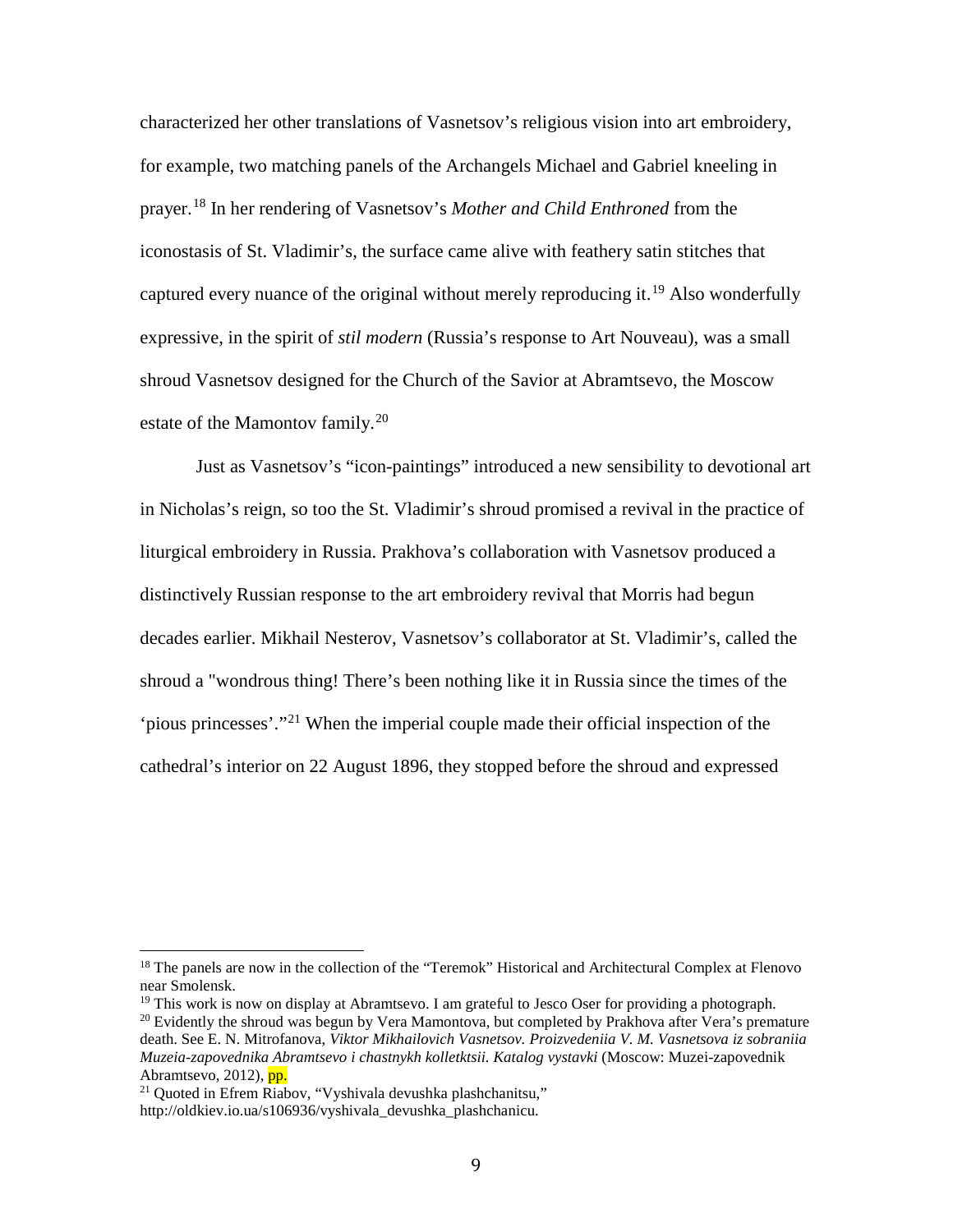their admiration.<sup>[22](#page-11-0)</sup> It is not surprising, then, that when the Empress first turned her hand to sacred embroidery, it was Vasnetsov who served as her *znamenshchik*.

The new Empress had followed her sister in converting to Orthodoxy, taking the name Alexandra Fedorovna on her marriage in 1894, and she embraced her new faith with a similar fervor. In 1897, the imperial couple commissioned a new church to be built in her native city of Darmstadt. The little chapel was dedicated to St. Mary Magdalene, patron saint of Nicholas's mother, and the entrance was crowned by a large mosaic of the saint designed by Vasnetsov. The artist also designed two banners to flank the iconostasis and it was these that the Empress undertook to embroider. On the front side of each were depicted Christ and the Mother of God, on the verso the patron saints of the imperial couple, St. Nicholas and the Holy Martyr Princess Alexandra. Vasnetsov's drawing for one of the banners has the Pre-Raphaelite charm and striving for psychological realism that made his St. Vladimir's saints and seraphim so popular (Fig. 5). <sup>[23](#page-11-1)</sup> The Empress's embroidered rendition of his Mother of God Orans faithfully repeats his softened version of the great Byzantine mosaic in the apse of Kiev's Cathedral of St. Sophia (**Fig.** 6). [24](#page-11-2)

For Vasnetsov, the Darmstadt banners marked the start of a whole series of imperial church commissions that required him to endlessly reprise his St. Vladimir's work. But for the women who carried out his designs – first Elena Prakhova, then Alexandra Fedorovna – the experience had its own significance. Prakhova's liturgical art embroidery placed her on a par with Englishwomen like May Morris and Catherine

<span id="page-11-0"></span><sup>22</sup> Mikhail Nesterov. *O perezhitom. 1862-1917 gg. Vospominaniia* (Moscow: Molodaia gvardiia, 2006), p. 265. Vasnetsov sold the original painting to Grand Duke Georgii Mikhailovich, from whose collection it entered the Alexander III Museum (now the Russian Museum) in 1897.

<span id="page-11-1"></span><sup>&</sup>lt;sup>23</sup> A variant is in the Department of Church Archaeology (TsAK) of the Moscow Orthodox Spiritual Academy, Moscow.

<span id="page-11-2"></span><sup>&</sup>lt;sup>24</sup> The completed banner is reproduced at [http://ubrus.ru/node/7631.](http://ubrus.ru/node/7631) Also attributed to the Empress is a blue silk cover for the icon stand (*analoi*), with a cherubim, cross, and ornament worked in gold and silver.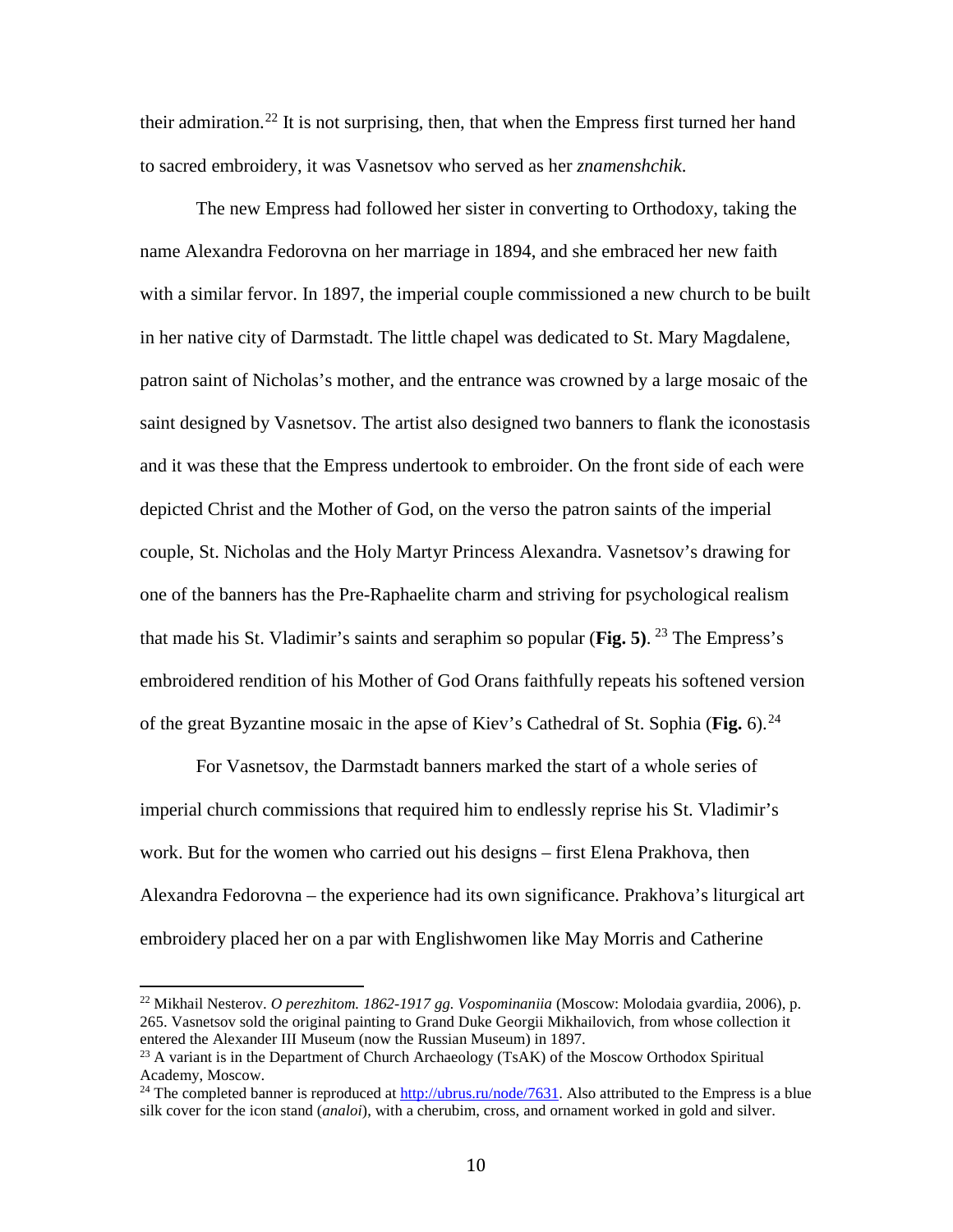Holiday, for whom creative needlework was an artistic vocation, even a profession. For the Empress, the switch from needlepoint and broderie anglaise to *litsevoe shit'e* and gold thread work was a tangible symbol of her new faith, a way to participate actively in the life of the church over which her husband presided.

A census of Vasnetsov's liturgical design has yet to be compiled, but it would certainly include a significant number of embroideries commissioned by the imperial family and the nobility. It is hard to imagine any new church erected at the Emperor's behest that did not include needlework designed by the artist - for example, the Cathedral of the Savior on the Waters in St. Petersburg, erected in 1911 to commemorate those killed in Russia's crushing defeat in the naval war with Japan. The list of elite donations included: a white moirée aers and a paten cover with the St. Andrew Cross embroidered on a white silk ground, made by the Empress herself; banners designed by Vasnetsov and embroidered at the Alekseevskii Convent in Arzamas and donated by N. G. Soldatenkova; and a carpet embroidered by "the sailors' womenfolk" with the participation of Grand Duchess Tatiana Konstantinovna.<sup>[25](#page-12-0)</sup>

Given the boom in church building during Nicholas II's reign, the quantity of textiles commissioned for them must have been substantial. Since the vast majority disappeared or were destroyed in the Soviet era, any survivor from this brief Silver Age of Orthodox art is worth our attention. Two surviving Vasnetsov commissions associated with the imperial family remind us what a breath of fresh air he brought to a moribund art. The first is a set of altar cloths made for the church of the Cuirassier Life Guards Regiment in St. Petersburg, of which the Dowager Empress Maria Fedorovna was

<span id="page-12-0"></span><sup>25</sup> S.N. Smirnov, *Khram-pamiatnik moriakam pogibshim v voinu s Iaponiei v 1904-1905 gg*. (Petrograd: Izd. Vysochaishe uchrezhdennago Komiteta po sooruzheniiu Khrama, 1915).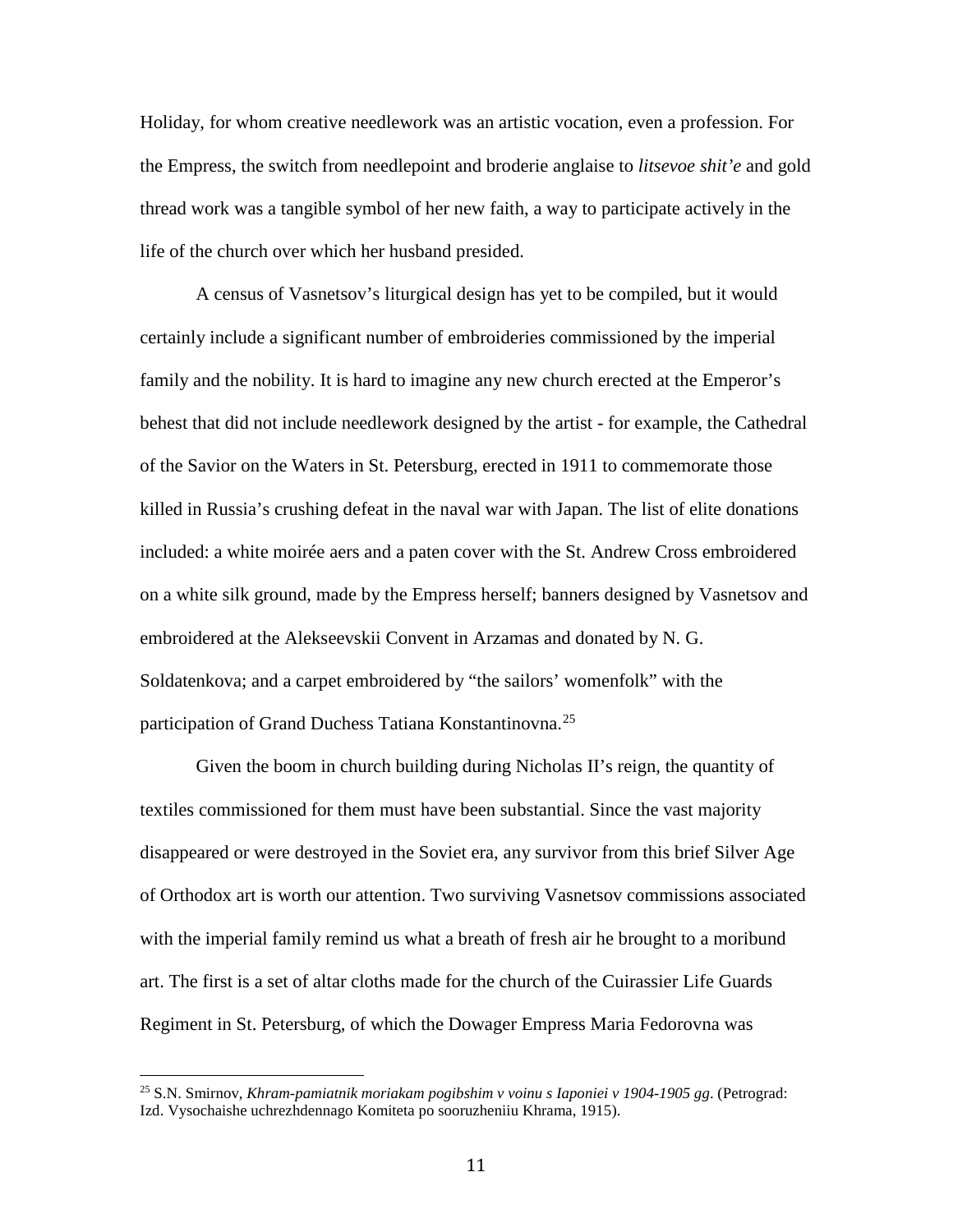honorary Chief (**Fig.** 7).<sup>[26](#page-13-0)</sup> On the aer (the cloth that covers the paten and chalice), six cherubim guard the Cross of Golgotha and an elegant pattern of scrolling vines worked in satin stich is picked out with seed pearls and tiny cabochons on red and cream silk. The whole effect is fresh, restrained, and modern, a silent reproach to the Victorian lushness of most late nineteenth century church embroidery.

The second commission is the white silk pall made for the tomb of Grand Duke Sergei, assassinated by a terrorist bomb in 1905. <sup>[27](#page-13-1)</sup> It was jointly given by Vasnetsov and several other individual donors, together with five of the leading Moscow convents where the embroidery was presumably carried out, perhaps with Elizaveta Fedorovna's participation (**Fig.** 8). Vasnetsov's signature seraphim flank a central image of Christ Not Made by Hands – a copy of an icon that had belonged to the Grand Duke. The sinuous lilies and small flowers at the foot of the cross - allusions to the remains of paradise on earth – also remind us of Vasnetsov's role in the invention of the Neo-Russian Style, with its expressive ornamentation. The overall effect is at once decorative and austere, the white ground echoing the white habit of the order of Mary and Martha that Elizaveta Fedorovna founded in the wake of her husband's murder.

The deep emotional response that Vasnetsov's religious aesthetic aroused in the members of the imperial family is conveyed in an embroidered icon of Christ Not Made by Hands, begun by Alexandra Fedorovna but left unfinished (**Fig. 9**). Today, the icon is a central exhibit in the Mauve Sitting Room in the Alexander Palace, one of Alexandra's favorite retreats from court life. It rests on a small worktable in the middle of the room, with an empty embroidery frame beside it, as if the embroidress had been unexpectedly

<span id="page-13-1"></span><span id="page-13-0"></span><sup>&</sup>lt;sup>26</sup> The set is now at Hillwood Estate, Museum & Gardens, Washington DC.<br><sup>27</sup> Now in the State Historical and Cultural Museum–Reserve "The Moscow Kremlin."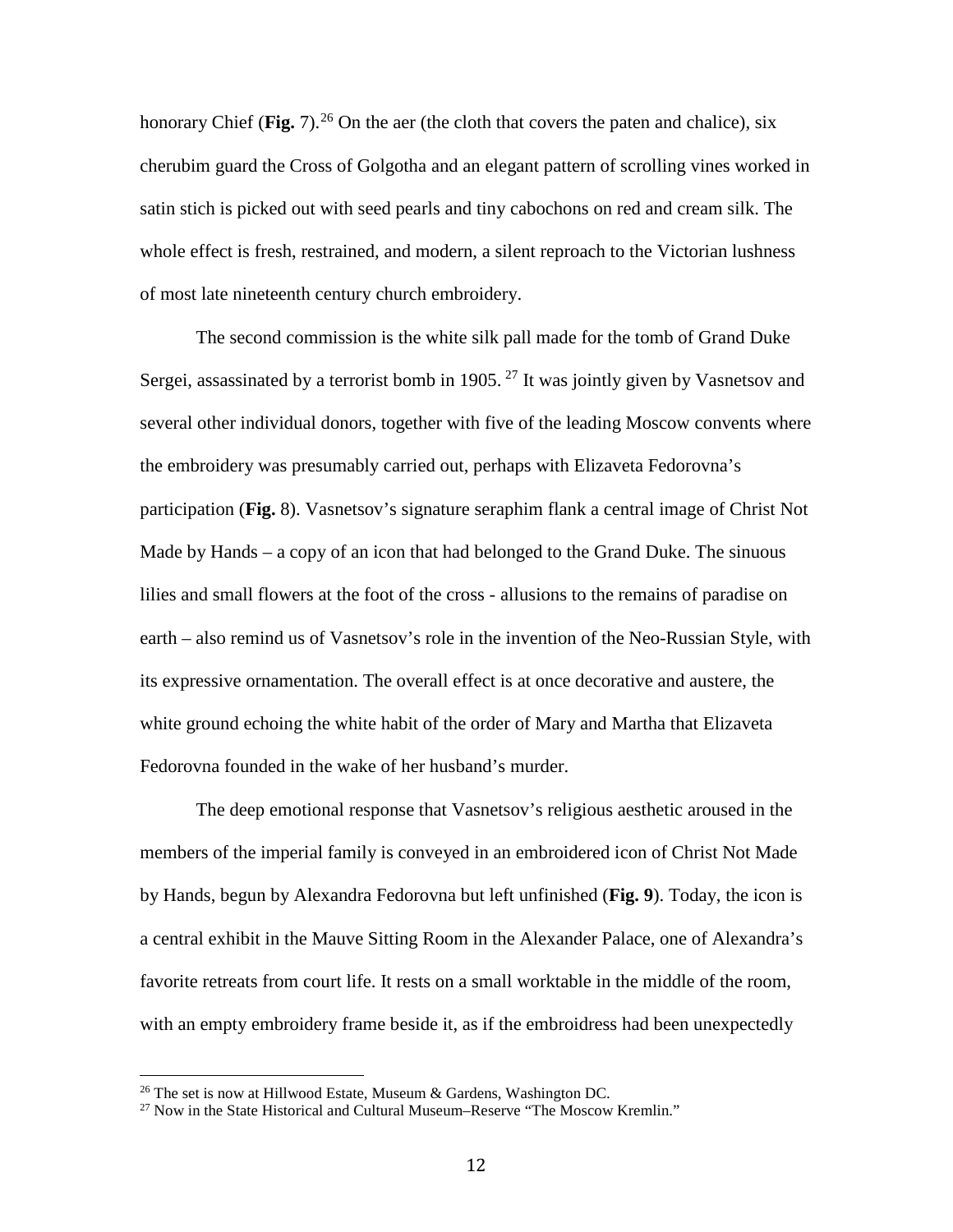called away. The prototype seems to be a new icon of Christ with the Crown of Thorns, which Vasnetsov presented to the church of the Semenovskii Regiment in St. Petersburg in 1905. The sorrowful, reproachful gaze reflected the artist's shock and outrage at the assassination of General Georgii Min following his brutal suppression of the 1905 uprisings in Moscow. [28](#page-14-0) In the lengthy process of *litsevoe shit'e* - laying down stitches to gradually create the image of a suffering Christ –the Empress found a form of active prayer and self-expression that connected her to the world of the *svetlitsa*, as it was imagined in the early twentieth century.

Reminders of ancestral women prayerfully absorbed in needlework were especially potent throughout 1913, as the Romanov dynasty celebrated its tercentenary. That May, the imperial family made a pilgrimage from Kostroma to Moscow, retracing the route that Michael Romanov had taken with his mother, the abbess Marfa, on his way to being crowned tsar in 1613. At Kostroma, Marfa was ritually invoked when the same Fedorovskaia Mother of God icon with which she had blessed her son in 1613 was used to bless Nicholas II. After the chaos of the Time of Troubles, Marfa's restoration of needlework production in Moscow's Assumption Convent was a symbol of the order and prosperity her son's reign was to bring. Fittingly, an icon veil embroidered in Marfa's *svetlitsa* was one of the first acquisitions that Nicholas II approved when a new department of medieval art was created in the Alexander III Museum in St. Petersburg in

<span id="page-14-0"></span> $^{28}$  An even closer prototype is an icon with the closed eyes of the Shroud of Turin, said to be behind the altar in the Cathedral of St. Vladimir. See http://www.vlsobor.com/painting\_42.html.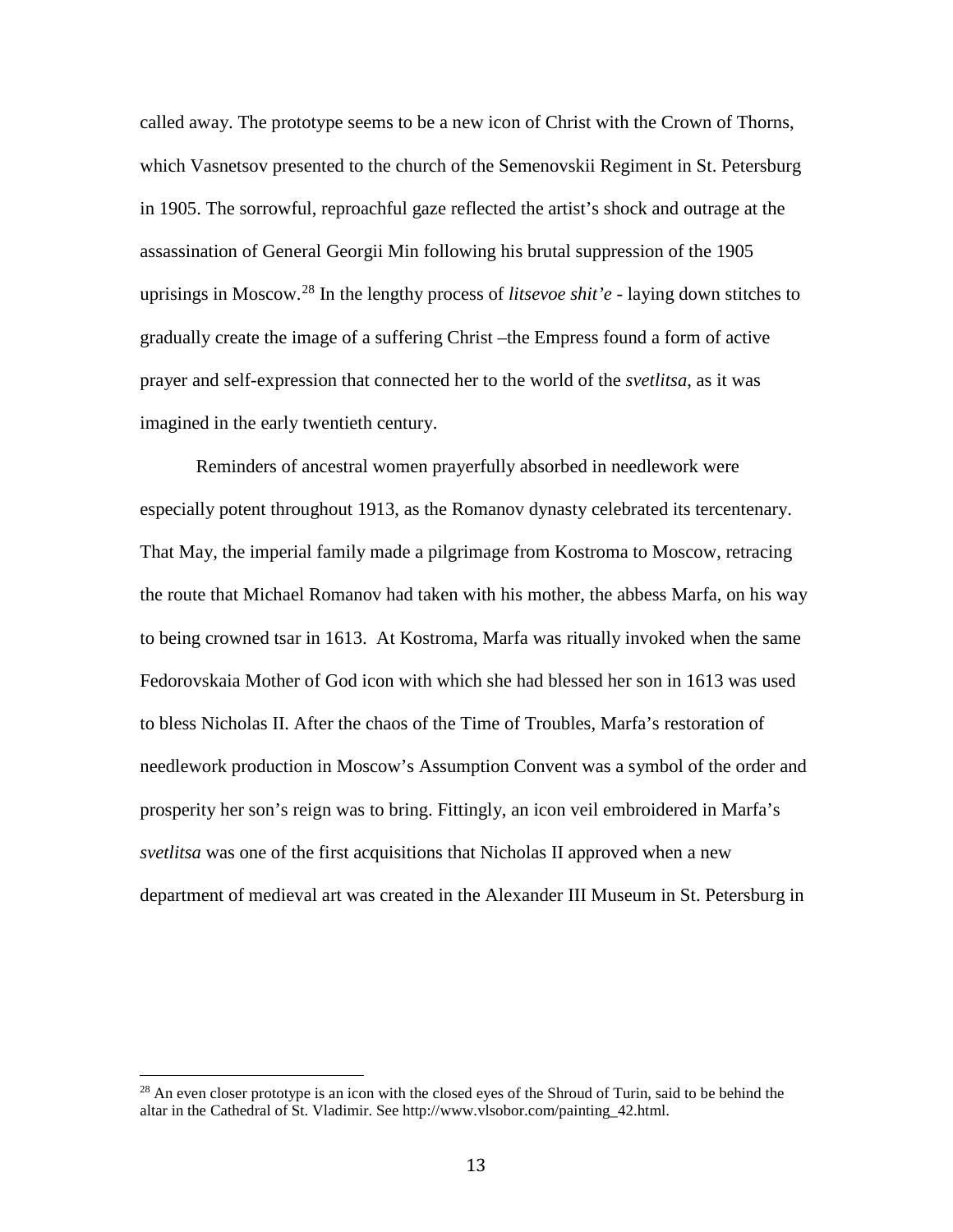1912*.* [29](#page-15-0) Many more ancestral textiles made their appearance at the exhibitions mounted to celebrate the dynasty throughout the tercentenary year.  $30$ 

At their second stop, in Suzdal, the family visited the Protection Convent, where they viewed the tombs of the many royal women who had taken the veil there, often against their will, in the sixteenth and seventeenth centuries. In the convent's sacristy the Emperor discovered dozens of decommissioned icons that had belonged to these women, and he ordered them to be removed to the Alexander III Museum. Found along with them was a cache of embroidered icon veils, removed together with other donated adornments in the Petrine period.  $31$  This included the most complete set of icon vestments to have survived from Muscovite Rus: the wardrobe of veils and covers embroidered for an icon of the Tikhvin Mother of God by Anastasia Romanovna (1530-60), the first wife of Ivan the Terrible and the aunt of Michael Romanov (**Fig. 10**). Far from being obstacles to an appreciation of the icon's painterly qualities, as contemporary icon collectors and aesthetes might have considered them, for lovers of *tserkovnaia starina* the icon's wardrobe revealed "the pious zeal of our early forebears [that] moved them to adorn their icons with everything possible."[32](#page-15-3) This accumulation of layers created a symbolic barrier between the icon and the profane viewer,  $33$  even as it narrowed the temporal gap between Nicholas's family and their Romanov forbears. This "semantics of splendor" became an

<span id="page-15-0"></span><sup>29</sup> See Nadezhda Pivovarova, "Ostroukhov i formirovanie kollektsii otdeleniia khristianskikh drevnostei, russkogo muzeia Aleksandra III," *Russkoe iskusstvo*, 3 (2009), pp. 22-9.

<span id="page-15-1"></span><sup>30</sup> A.I. Rechmenskii, *Sobranie pamiatnikov tserkovnoi stariny* (M: Izd. Tserkovnoi iubileinoi komissii, 1913); *Vystavka drevne-russkogo iskusstva ustroennaia v 1913 godu v oznamenovanīe chestvovanīia 300 lietīia tsarstvovaniia Doma Romanovykh* (Moscow: Imp. Moskovskii arkheologicheskii institut imeni Imperatora Nikolaia II, 1913).

<span id="page-15-2"></span> $31$  In 1722, Peter the Great issued an ukaz ordering the removal of valuable adornments from icons. See V. Georgievskii, "Ikony Ioanna Groznogo i ego sem'ia v Suzdale," *Starye gody*, 11 (Nov. 1910), pp. 3-21. <sup>32</sup> Georgievskii, "Ikony Ioanna Groznogo," p. 13.

<span id="page-15-4"></span><span id="page-15-3"></span><sup>33</sup> On the liturgical role of icon covers generally, see I.A. Sterligova, *Dragotsennye oklady drevnerusskikh ikon XI-XIV vekov* (Moscow, 2000). Also Bissera V. Pentcheva, *The Sensual Icon: Space, Ritual, and the Senses in Byzantium* (University Park: Pennsylvania State Univ. Press, 2014).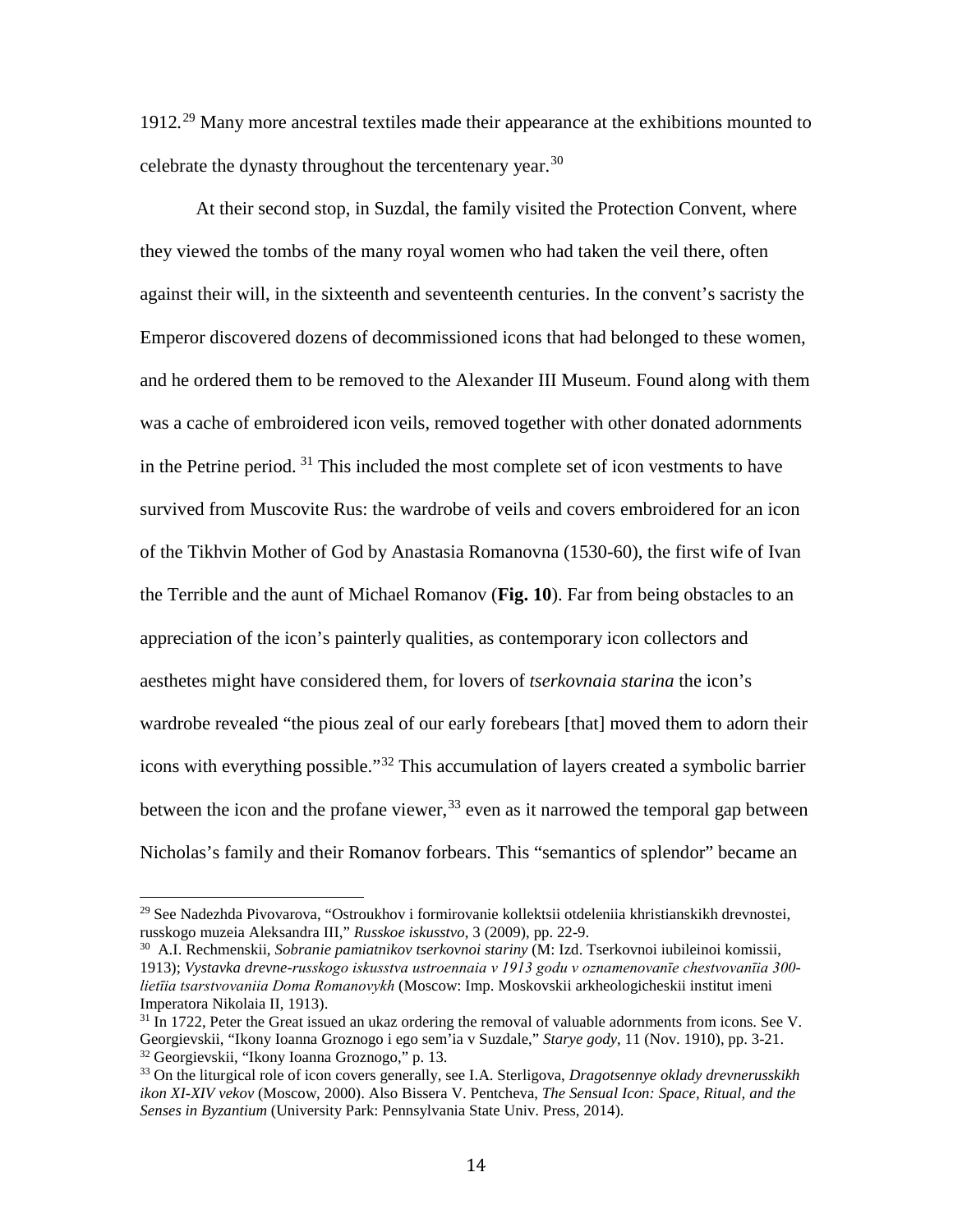aesthetic ideal for the imperial couple, epitomizing all that had been lost of Holy Rus in the post-Petrine era, as well as what might be regained.<sup>[34](#page-16-0)</sup>

With such examples to hand, every opportunity the women of Nicholas II's household had to create a sacred textile with their own hands became imbued with significance. This was especially clear in the gifts of embroidery that the Empress and her sister gave as part of the canonization of new saints, a highly political aspect of Nicholas II's reign. In 1903, Nicholas and Alexandra made explicit their desire to canonize the monk Serafim of Sarov by ordering a marble coffin for the holy man's remains, while Alexandra donated a brocade cover for the casket and a carpet, both of which she had embroidered herself. Such an act – requiring many hours of prayerful labor – would have played its part in reinforcing her pious belief that Serafim would help her to produce a male heir. Knowingly or not, the Empress's gesture mirrored the actions of royal women since the time of Solomonia Saburova, the barren wife of Vasily III, whose gifts of sacred embroidery also served as prayers that she be granted children.<sup>[35](#page-16-1)</sup>

As part of the canonization of Patriarch Germogen in 1913, both Alexandra and Elizaveta used gifts of embroidery to underscore the dynastic significance of the event. Having actively assisted in the overthrow of the False Dmitrii's Polish regime in 1610, Germogen became a central figure in the patriotic rhetoric of the Tercentenary. Elizaveta Fedorovna successfully spearheaded a campaign to secure his canonization, and Vasnetsov painted a new icon of the saint. When Germogen's remains were discovered in Moscow's Chudov Monastery, a grand ceremony was orchestrated to transfer them to the

<span id="page-16-0"></span> <sup>34</sup> The phrase "semantics of splendor" was coined by Oleg Tarasov.

<span id="page-16-1"></span><sup>&</sup>lt;sup>35</sup> In 1525 Saburova was forcibly tonsured in the Protection Convent in Suzdal because of her inability to produce an heir. Maiasova has pointed to the inscriptions and choice of subjects in a cover for the tomb of Kirilll Belozersky (1514) and two icon veils as evidence of her intentions. See Maiasova, p. 25.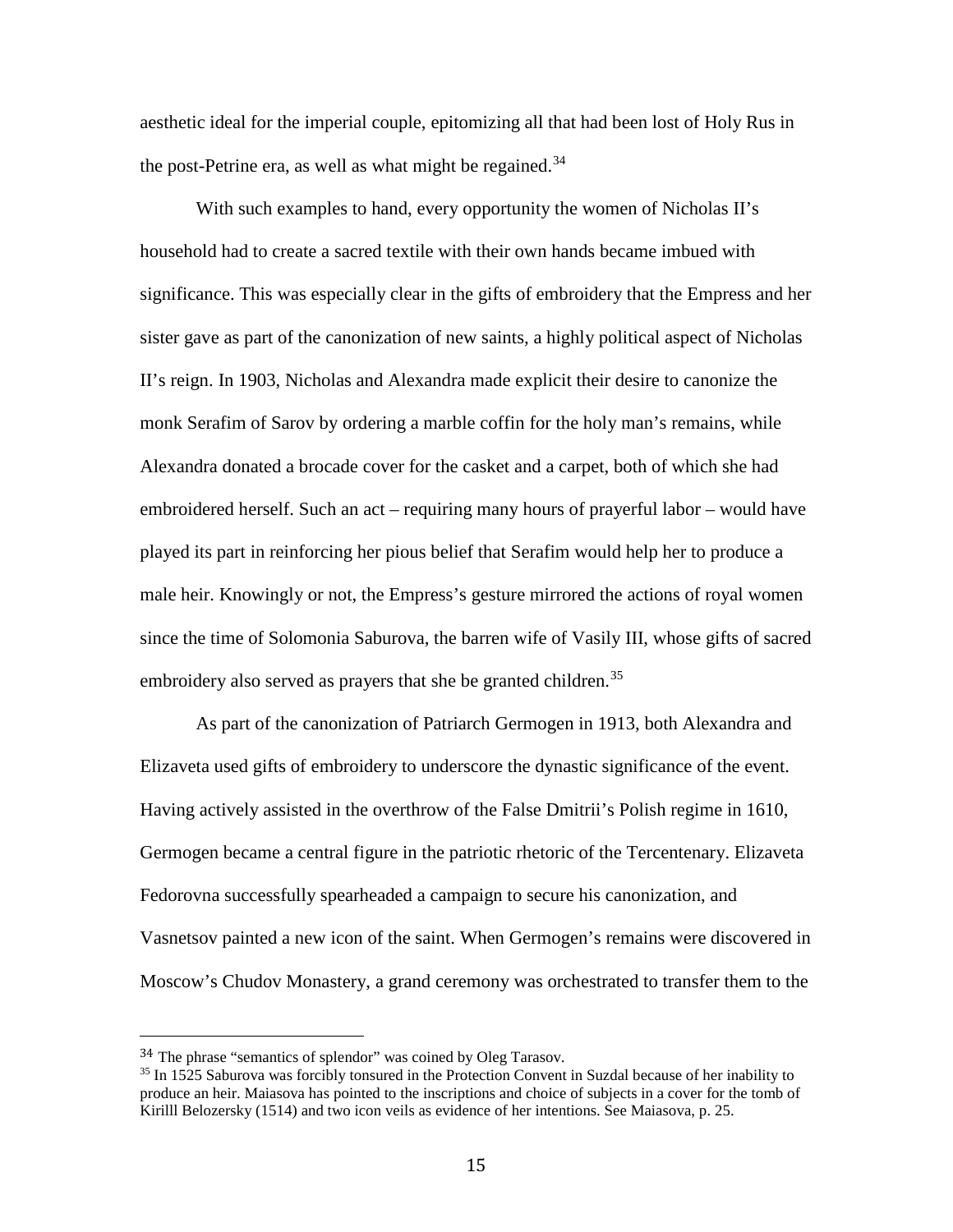Kremlin's Dormition Cathedral. Elizaveta embroidered a cover for the coffin, with the image of the saint worked in silks and gold thread, while Vasnetsov oversaw the preparation of a set of new vestments to place atop the coffin. [36](#page-17-0) To the Empress fell the symbolic task of embroidering the golden seraphim, outlined in seed pearls, on the white patriarchal cowl - itself modeled on that of Patriarch Filaret, the father of Michael Romanov (**Fig. 11**).

By 1913, the women of the imperial family were quite actively engaged in the revival of national needlework traditions, from sponsoring lace, carpet, and embroidery workshops to lending their patronage to major exhibitions of improved peasant crafts.<sup>[37](#page-17-1)</sup> As President of the Imperial Women's Philanthropic Society, Alexandra Fedorovna also oversaw a network of organizations designed to help women in need by promoting forms of industriousness that often involved needlework.<sup>[38](#page-17-2)</sup> Of these, the School of Folk Art, founded in St. Petersburg in 1911, came closest to replicating the values of the *svetlitsa* as a spiritual community of women, a social order held in place by obedience to God and Tsar. Founded by the artist and ethnographer Varvara Shneider (1860-1941), the school enjoyed the Empress's patronage and lively personal interest. Its mission was to train peasant girls in the dying arts of Russian needlework and take this knowledge back to their villages. The curriculum placed equal emphasis on reviving secular and sacred traditions, and pupils received a thorough grounding in the techniques of *litsevoe shit'e* and gold embroidery. Contemporaries described it as "an artistic convent," "a village in

<span id="page-17-0"></span><sup>36</sup> E. V. Metal'nikova, "Blagodarnyi trud, kotoryi ia dolzhna ispolnit' . . ." (Vl. kn. Elizaveta Fedorovna) in *U istokov rossiiskoi gosudarstvennosti. Rol' zhenshchin v istorii dinastii Romanovykh. Issledovaniia. Materialy. Sbornik No. 6* (St. Petersburg: Izd. Iuridicheskii tsentr Press, 2013), pp. 253-62.

<span id="page-17-1"></span> $37$  Alexandra was patroness to the Kiev Kustar Society and Elizaveta Fedorovna oversaw a depot run by the Society for the Dissemination and Improvement of Kustar Goods in Moscow. Grand Duchess Maria Pavlovna and the Tsar's sister Olga were also patronesses of kustar workshops for women.

<span id="page-17-2"></span><sup>38</sup> See E.S. Shumigovskii, *Imperatorskoe zhenskoe patrioticheskoe obshchestvo (1812-1912). Istoricheskii ocherk* (St. Petersburg: Gos. Tipografiia, 1912), 170-225.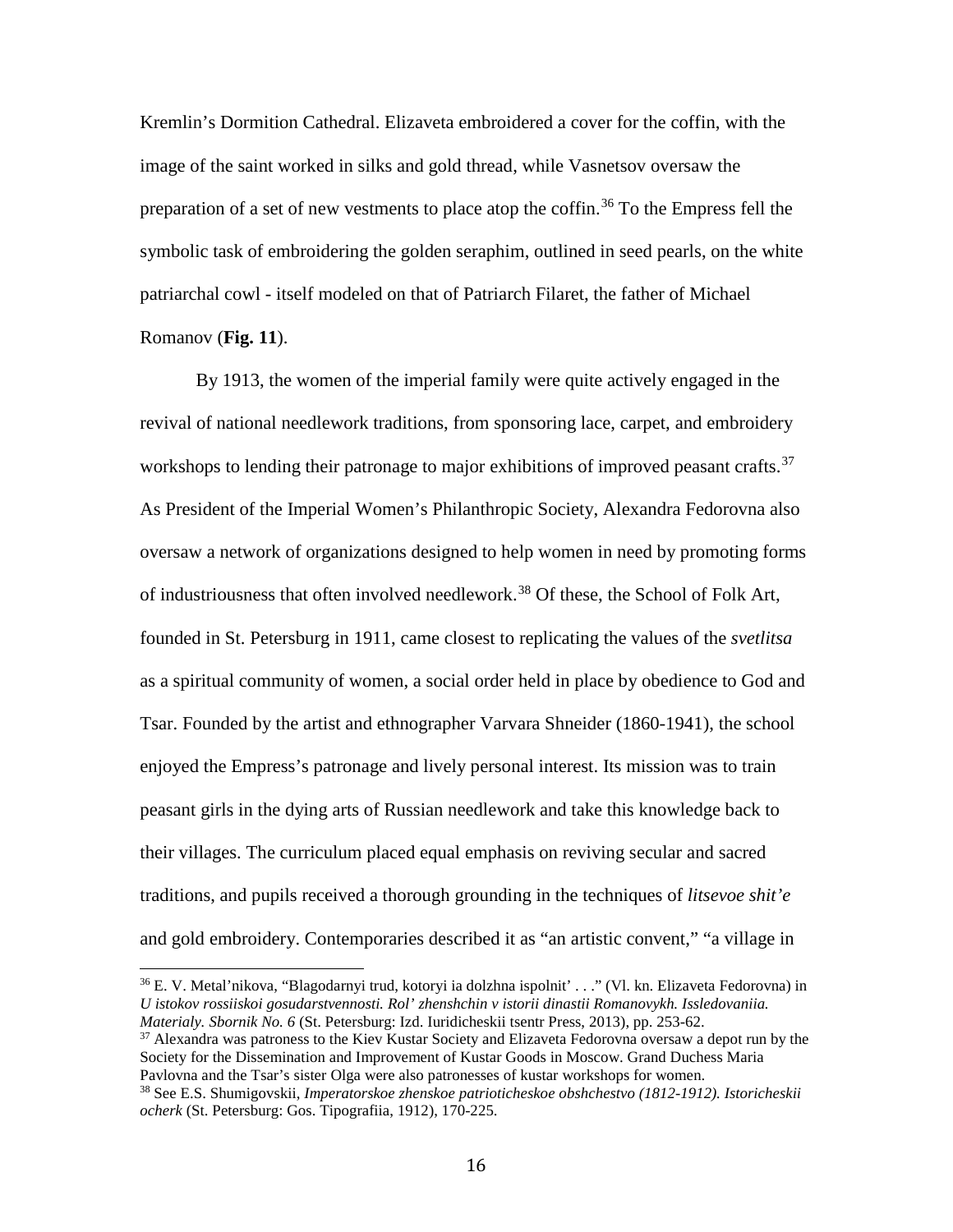the city," and "the tsaritsa's *svetlitsa.*"[39](#page-18-0) A more recent observer has described as "a genuine social Utopia," preparing the pupils "to become disseminators of a new, higher culture."<sup>[40](#page-18-1)</sup>

It was as needlewomen in "the tsarita's *svetlitsa*" that the school's pupils contributed to a project that embodied the imperial family's ideal of a sacred space: the Cathedral of the Fedorovskaia Mother of God at Tsarskoe Selo, completed in 1912. The furnishing of the cathedral combined two contradictory principles into a distinctively modern church aesthetic. In a desire for direct contact with objects touched by ancestral hands, the imperial couple brought genuine seventeenth-century works from monasteries and churches to enrich their personal place of worship. Moscow's Assumption Convent, for instance, sent an altar set embroidered in the *svetlitsa* of Aleksandra Golitsyna in 1643, with new dedicatory inscriptions embroidered into the linings to mark their reactivation for the Fedorovskii Cathedral.<sup>[41](#page-18-2)</sup> At the same time, the best contemporary icon painters, jewelers, and makers of church vestments were employed to create new pieces in the spirit of the seventeenth century. As proof of the School of Folk Art's successful resuscitation of lost skills, its pupils made an exact copy of an icon veil embroidered by Tsar Alexei's sister Tatiana Mikhailovna, kept in the Museum of Alexander III.

In the cathedral's crypt chapel dedicated to St. Serafim of Sarov, the line between past and present, old and new, was dissolved through the saturation of the senses,

<span id="page-18-0"></span><sup>39</sup> Natal'ia Ponomareva, "Otstoim Shkolu – otstoim Rossiiu," http://rusk.ru/st.php?idar=111000.

<span id="page-18-1"></span><sup>40</sup> *Pis'ma – bol'she, chem vospominaniia. Iz perepiski sem'i Semenovykh-Tian-Shanskikh i sester A.P. i V.P. Shneider* (Moscow: Novyi etnograf, 2012), p. 239.

<span id="page-18-2"></span><sup>&</sup>lt;sup>41</sup> The set is now in the State Russian Museum. For illustrations and translations of the inscriptions, see *Gates of Mystery. The Arts of Holy Russia*. Edited by Roderick Grierson (Austin TX: Univ. of Texas Press, 1994), pp. 78-81.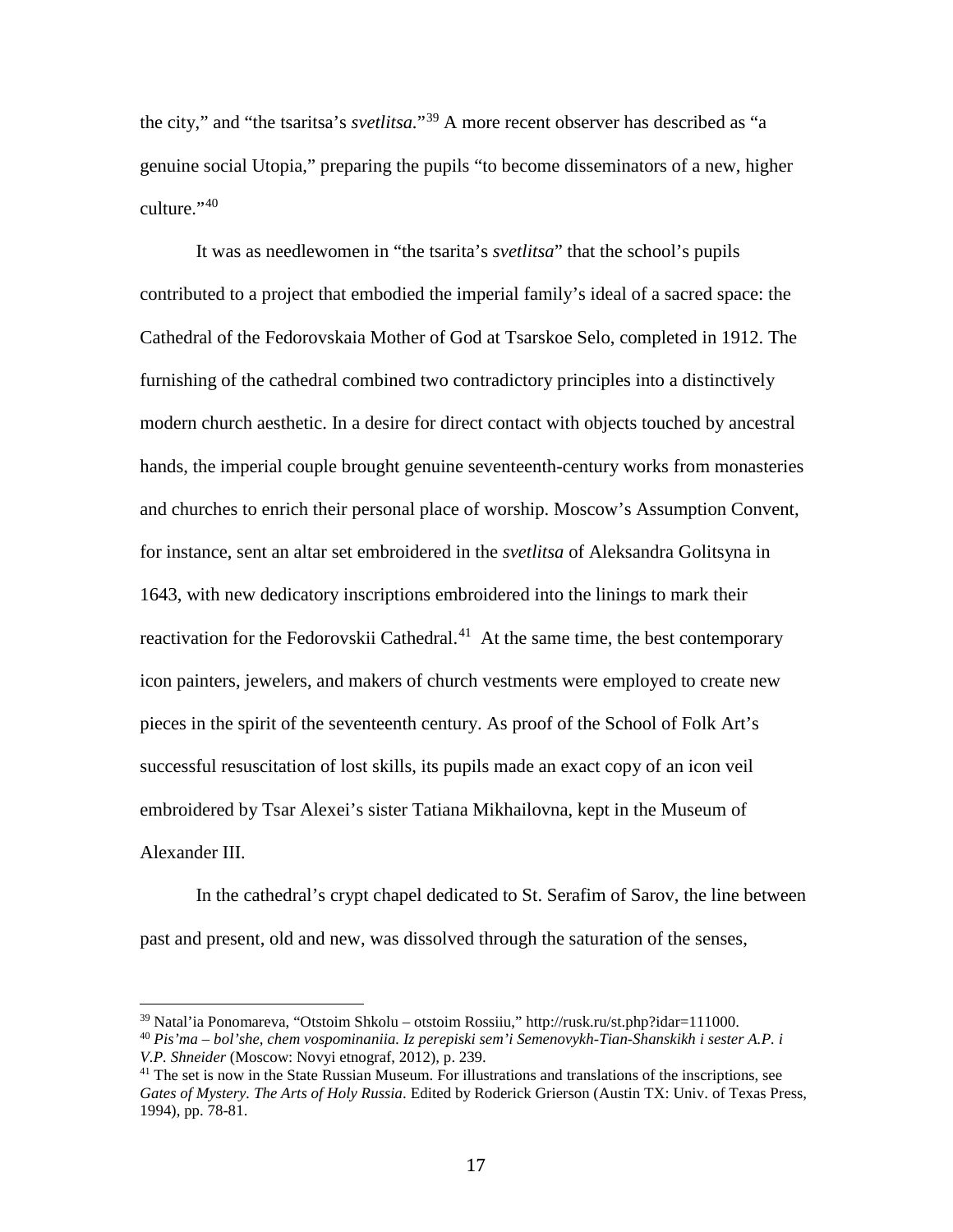reviving a sacred aesthetic that had reached its apogee in the seventeenth century. Here embroidered textiles played an important integrative role, binding all into a densely layered visual field (**Fig. 12**). "Much reverent beauty is imparted to the icons in the Serafim church by the old pious custom of adorning the icons with costly veils sewn with silks, gold, and pearls," we read in the luxury souvenir album. "All the icons on the walls are placed on colored silk veils, embroidered with gold and silk in dark red, scarlet, and dark brown. In addition, hung under the local icons and those in the middle positions are especially luxurious veils or clothes thickly encrusted with spun gold."<sup>[42](#page-19-0)</sup> The Ponetaevskaia Mother of God, a relatively recent miracle-working icon of deep significance to the imperial family, was set against a gold-embroidered cloth, emulating the practices of icon adornment practiced by Anastasia Romanovna and other tsaritsas in days of yore. Though some of the decorative cloths that hung beneath the icons were antiques, gifts from well-wishers, others were created from old patterns by pupils at the School of Folk Art. The line between old and new was virtually impossible to discern.

The modest inventory of imperial sacred embroideries I have presented here is certain to expand as more pieces come to light in Russia and abroad. As one observer recalled of the war years alone, "How many aers, covers, and other things were made by the Empress and her daughters and distributed to soldiers, monasteries, and poor churches."[43](#page-19-1) Perhaps those embroideries, made to serve the everyday needs of Orthodox

<span id="page-19-0"></span> <sup>42</sup> *Feodorovskii gosudarev sobor v Tsarskom sele. Vyp*. 1. Peshchernyi khram vo imia prepodobnago Serafima Sarovskago Chudotvortsa (Moskva : T-vo skoropechatni A. A. Levenson, 1915), p. 23.

<span id="page-19-1"></span><sup>43</sup> Inok Serafim (Kuznetsov), *Pravoslavnyi Tsar'-muchenik* (Peking: Russkaia tip. Pri Dukhovnoi missii, 1920). A set of pink satin altar cloths in the collection of the Foundation of Russian History museum in Jordanville, NY is perhaps representative of these gifts.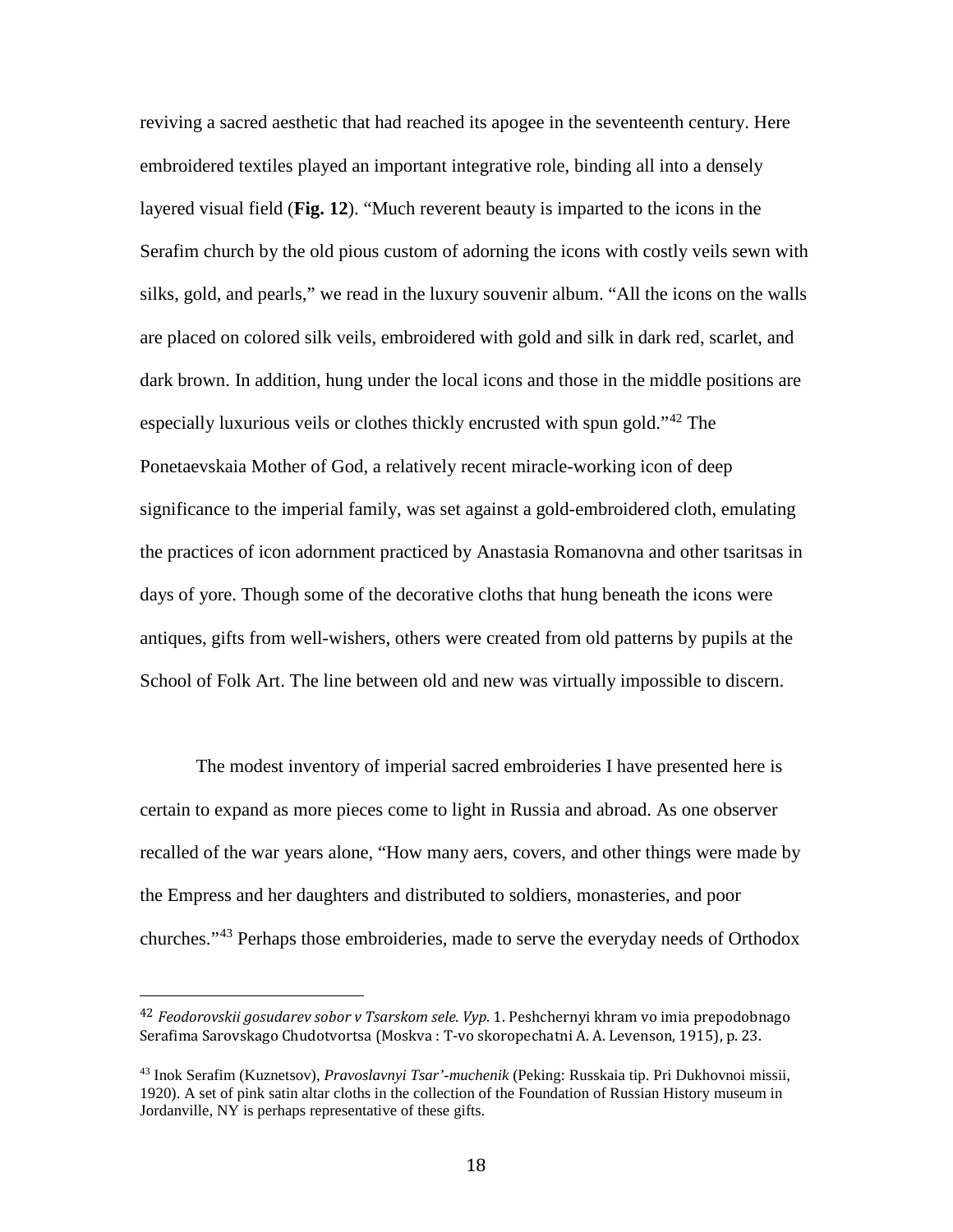people, will simply confirm for some long-held assumptions about the imperial family's "bourgeois taste." Consider the apparent incongruity of a tiny print icon of the Tsarskoselskaia Mother of God, set in a frame embroidered by the Empress and sent to the Front in 1916 as a blessing.<sup>[44](#page-20-0)</sup> The icon's "oklad" is a garland of daisies worked in French knots and lazy-daisy stitch, not so very different from the embroidered cushions and cloths seen in the imperial family's photo albums. Here there is no trace of the selfconscious nationalism that made Vasnetsov's designs seem such important symbols of a nation-wide revival of faith. Instead, it brings to mind the humble decoration of family icons with wax flowers, beads, and sequins - the epitome of popular piety in the late imperial period.

As more embroideries made by the Empress and Grand Duchess Elizaveta Fedorovna come to light, categories of secular and sacred have begun to lose their conventional boundaries. In the wake of the sisters' canonization (Elizaveta in 1992, Alexandra in 2000), even the most humble bits of needlework touched by their hands have acquired the value of sacred relics, just as St. Serafim's mantle did in the household of Grand Duke Sergei. A christening coverlet in white drawn-thread and cutwork, made by the Empress for a godchild in 1913, is now venerated for its miracle-working efficacy in family disputes. [45](#page-20-1) A handkerchief embroidered by Elizaveta Fedorovna and recovered from the site of her murder at Alapaevsk in 1918 is a cherished relic in the Convent of Mary Magdalene in Jerusalem, along with her needlepoint runner from 1888. As a pilgrim to the Darmstadt church recently reported, standing before an icon-stand cover embroidered by the Empress, "It's as if the holy relic has preserved the warmth of the

<span id="page-20-1"></span><span id="page-20-0"></span><sup>&</sup>lt;sup>44</sup> The icon is in the collection of the Central Museum of the Armed Forces.<br><sup>45</sup> On the coverlet's appearance at the Alexander Nevsky Lavra in St. Petersburg in 2013, see [http://mitropolia.spb.ru/news/av/?id=27603&sphrase\\_id=25682#ad-image-5](http://mitropolia.spb.ru/news/av/?id=27603&sphrase_id=25682#ad-image-5)